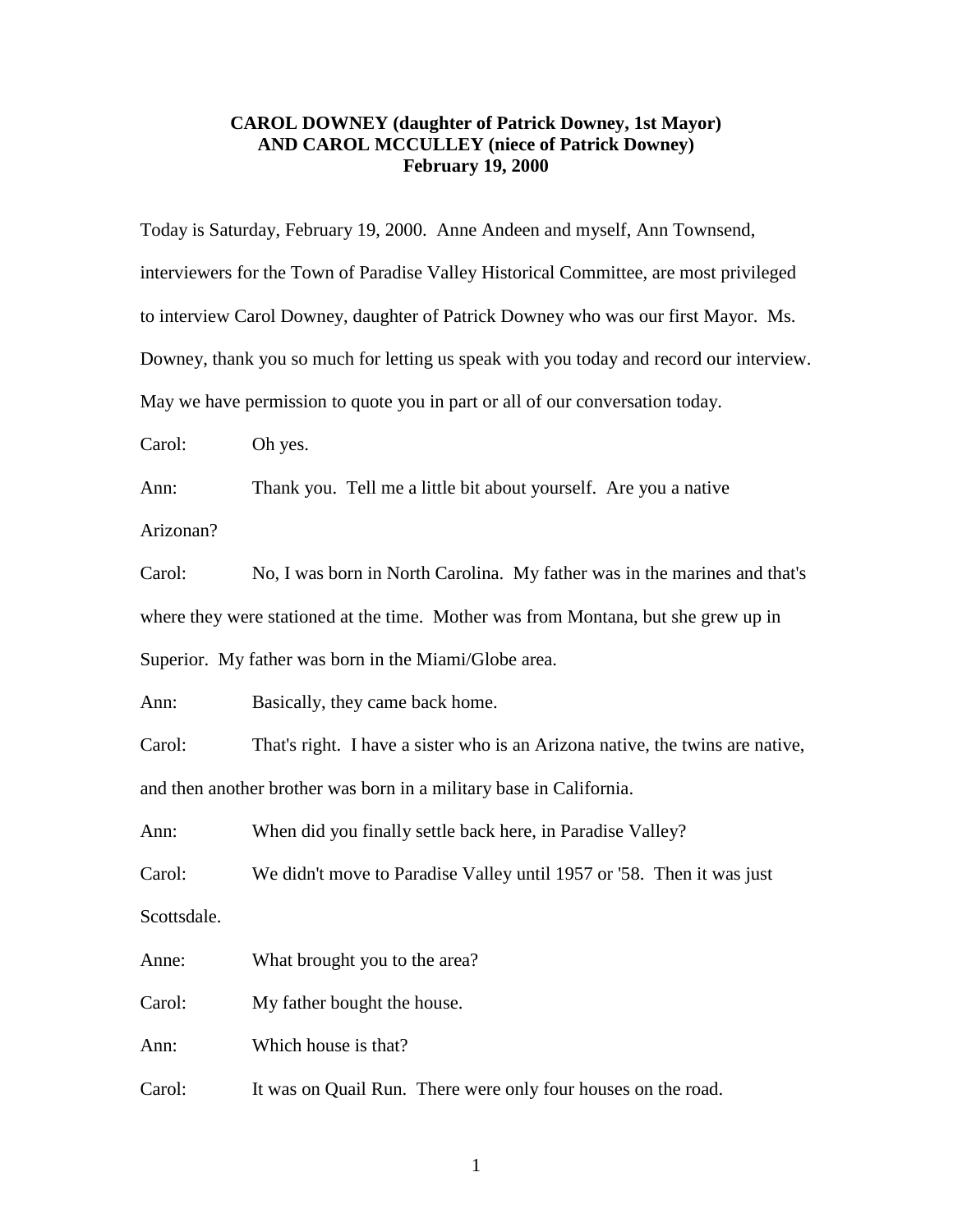Ann: Just south of Lincoln then.

Carol: Just south of Jackrabbit. Valley Presbyterian wasn't built yet; it was just getting started, because that was all desert. We'd go to Kiva School and walk through the desert, there were no houses.

Anne: Kiva School was there, in '57, '58?

Carol: Right. It must have been '57 or '58.

Anne: Was Camelback cemetery there?

Carol: The cemetery was there and it was just an old, old cemetery because we used to go over there and there were very few markers.

Anne: Was it fenced at that time?

Carol: I think it was open. It was fenced on a couple of sides but it was open and you could just go through. We would go over there and ride bikes through it. There were just four houses on our street. Then it was orange grove and it was desert, and we'd walk through the desert to go to school.

Anne: I think John Bonnell was there. Did you know him by chance?

Carol: My father knew his father. He had the silver store, the White Hogan.

Ann: Jon Bonnell, senior drew the emblem for the Town seal and also the Town Marshal's badge for Lester Naumann didn't he?

Anne: I think it was.

Ann: Or maybe they were one and the same, in other words, part of the seal emblem is on the badge. How many brothers and sisters do you have?

Carol: There's another sister and then there is three brothers. There are five of us. Ann: Do they all live here?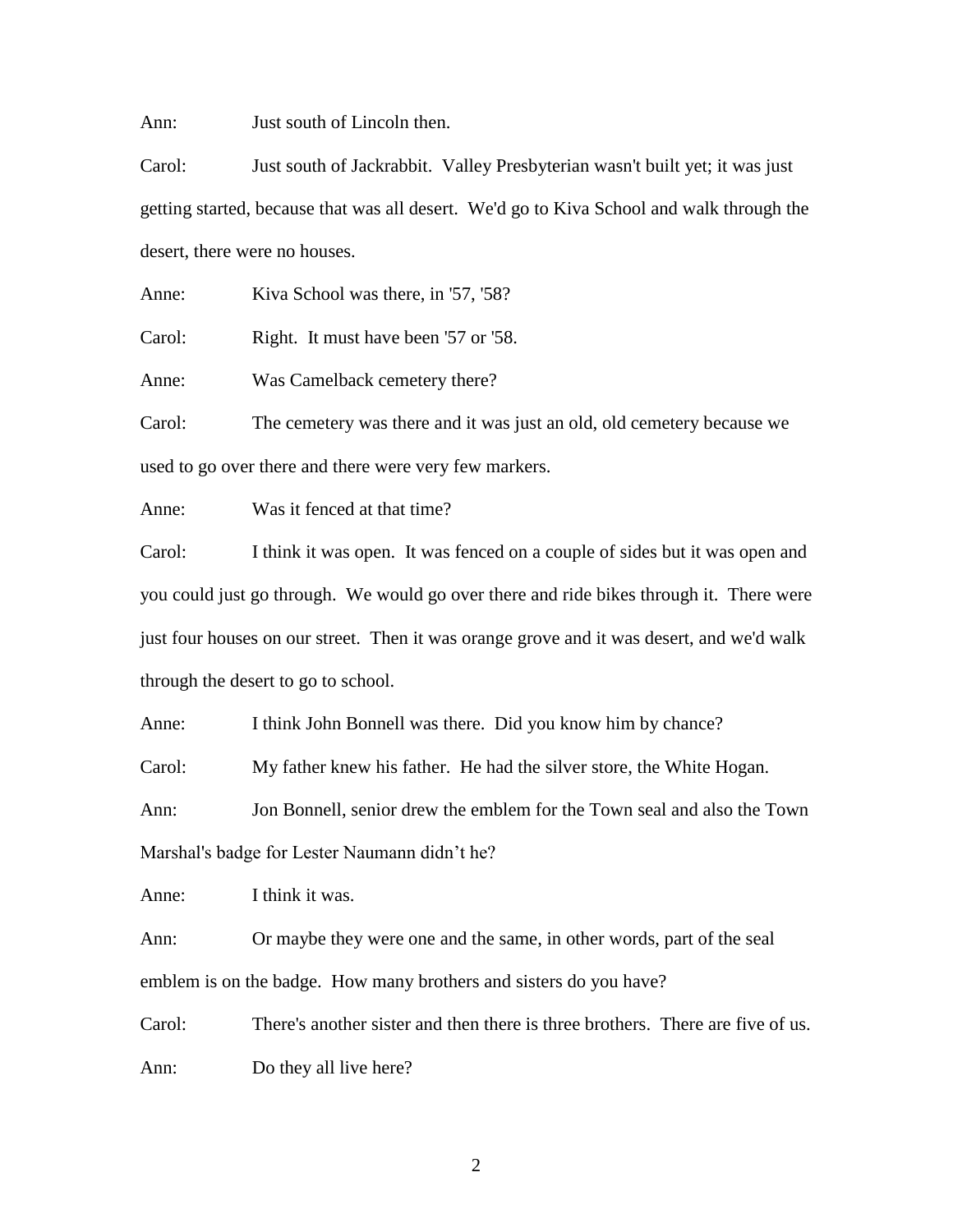Carol: One brother is dead, he was killed in a motorcycle accident. I haven't seen my sister, we don't know where she is. We saw her last 10 years ago. She's someplace. Then the twins, Terry and Gerry, one works for Channel 5, and Terry's a chef.

Ann: Where is he a chef?

Carol: He's working for St. Joseph's Hospital, but it's not the hospital, it's the nursing home that takes care of Alzheimer patients.

Ann: Then your father was in the marines, but obviously there's not much water here. What career change did he make?

Carol: Well he always lived here. He was born here up on the Apache Trail. So he always lived here. He went to ASU when it was Arizona State College. Then he went into the marines. I think he was an officer. Then, when he got out, I think he went into banking, he was with First National Bank for a long time.

Ann: I thought he might have been an attorney or something because he was so deeply involved in the incorporation of the Town.

Carol: No. He wanted to go law school when they opened it at ASU, and they said he was too old. They wouldn't admit him. That was before, now they admit anybody. He was in banking, and then he went into sales, and he worked with warehouses for a long time.

Ann: How did he get caught up and involved in the incorporation of the Town? Carol: I have no idea how that started.

Ann: In my reading of newspaper clippings way back then, they talk about a Raymond O. Mitchell, who was an attorney, and was on the Maricopa County Board of Supervisors. He got wind of the plans that Phoenix and Scottsdale had for us. So he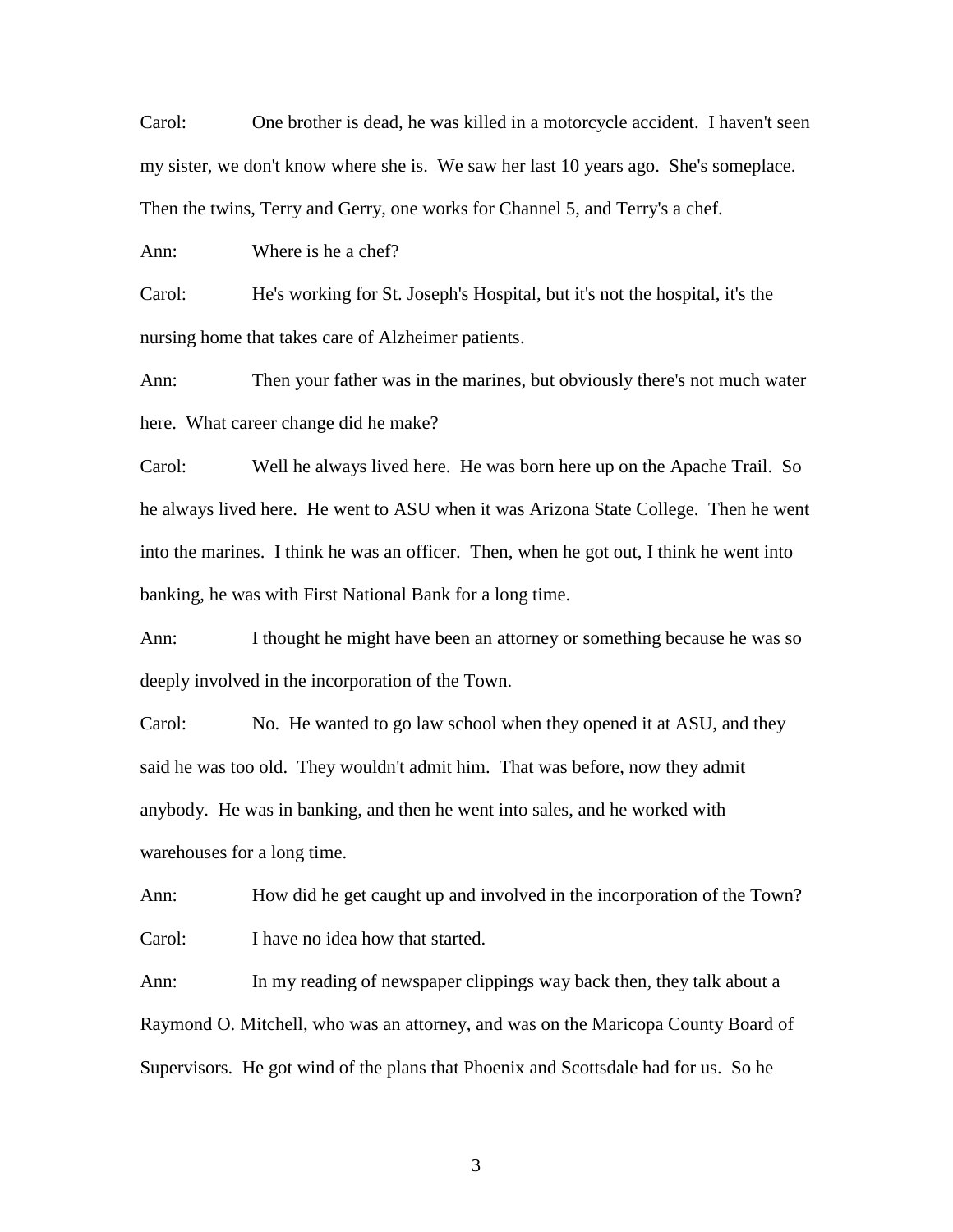came back to the few people that were living here and said, "Hey, if want to preserve our one house per acre and the lifestyle we have, we've got to incorporate." Then he got it started. Through my reading, it seemed like your father was very deeply involved in the incorporation, not only getting the petitions out, but I felt like he was even more involved. I guess that's where I got the idea that maybe he was an attorney, too.

Carol: He had been in politics for awhile because he was the Secretary of the Highway Department, or something with the Highway Department. I was really little then so I don't remember that too much. I know he was under the Governor and they gave him a scrap book.

Ann: Do you remember the name of the Governor?

Carol: Governor Pyle.

Anne: I have a letter here from the Paradise Valley Improvement Society that mentions your father, the first Town Council, and was officially elected.

Carol: I don't know how he got involved in it, but I remember all these names. I was in high school at the time, so I really wasn't too interested.

Anne: You went to Scottsdale High?

Carol: I went to Scottsdale High School.

Ann: Did you help your father or mother in carrying petitions around to get people to sign?

Carol: No, he didn't involve us in any of it. I think my mother might have helped, but none of us did.

Ann: Is your mother living?

Carol: No, she passed away.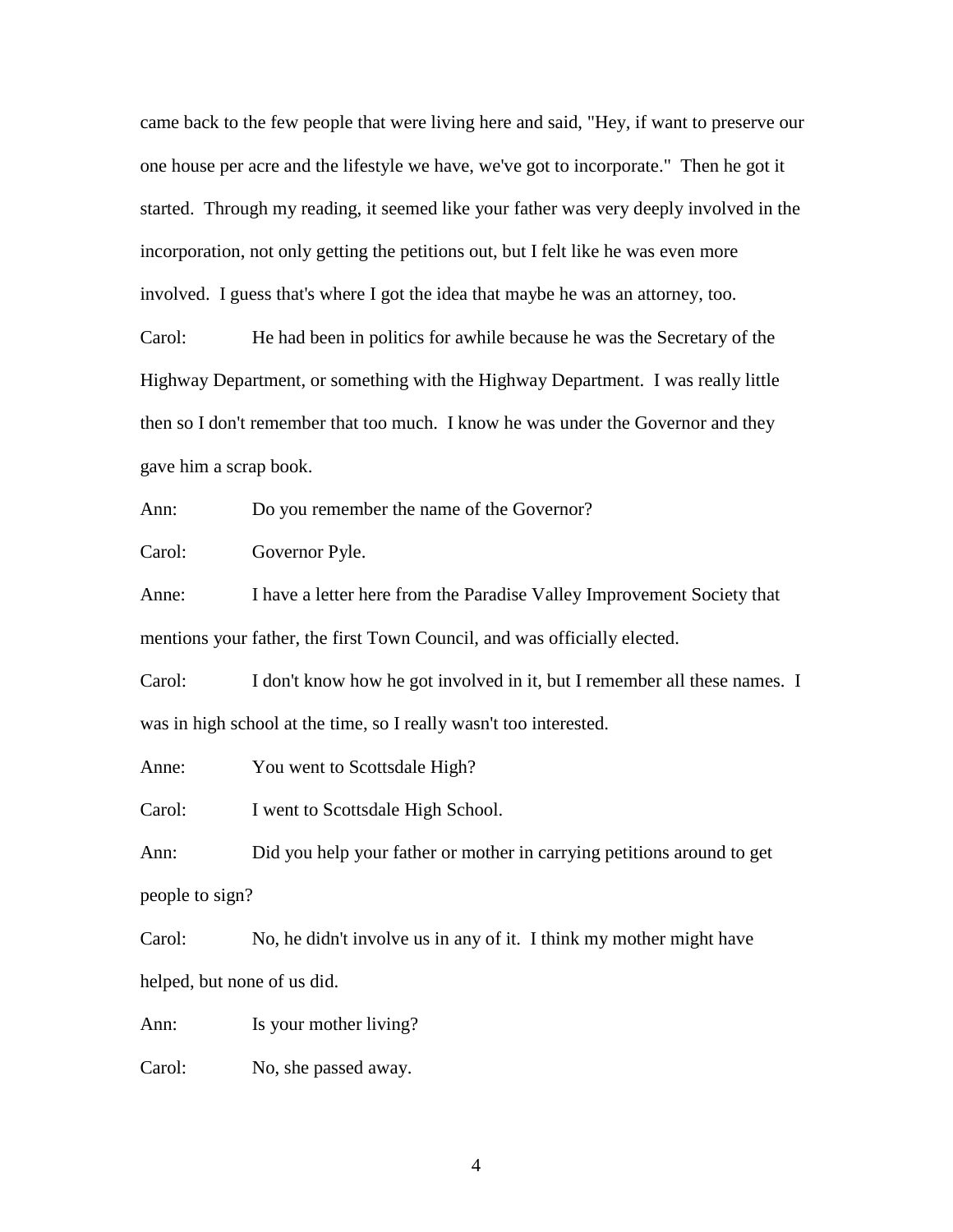Ann: Is there anything you want to recall, any anecdotes, even if they did not have to do with the organization of the Town, but just living here at that time?

Carol: The thing I remember, and people don't believe me, is that the Maytag family, when they first came, they had the elephants and the zebras in the coral at Tatum.

Ann: I heard about it. It was on Tatum?

Carol: I think it was on Tatum and Jackrabbit. I can't pronounce the street, I'm confused, but it was right on the corner lot.

Anne: It was Invergordon, I was here at that time and I remember it.

Carol: We lived here and it was over this way. But I remember seeing the zebras and elephants. We would see cars on the weekends. They would be driving down the road and they'd drive off the road because you don't see zebras. We heard he had tigers, the baby tiger's back there too, but we've never seen them.

Ann: On the southwest corner is where McDonald lived, where there is now a big oleander hedge. So he must have been on one of the other corners.

Carol: It was on a busy road.

Anne: I think it was in the vicinity of Invergordon and McDonald.

Carol: It wasn't far from us because you could hear the zebras sometimes. The zebras and elephants would be right out there in the open coral. People don't believe me.

Ann: I didn't know about the zebras and elephants, but I had heard there were camels and somebody was giving camel rides.

Anne: Camels used to be across from the police station where we are right now.

Carol: The southeast end of Mummy Mountain.

Ann: So that was separate from the Maytags?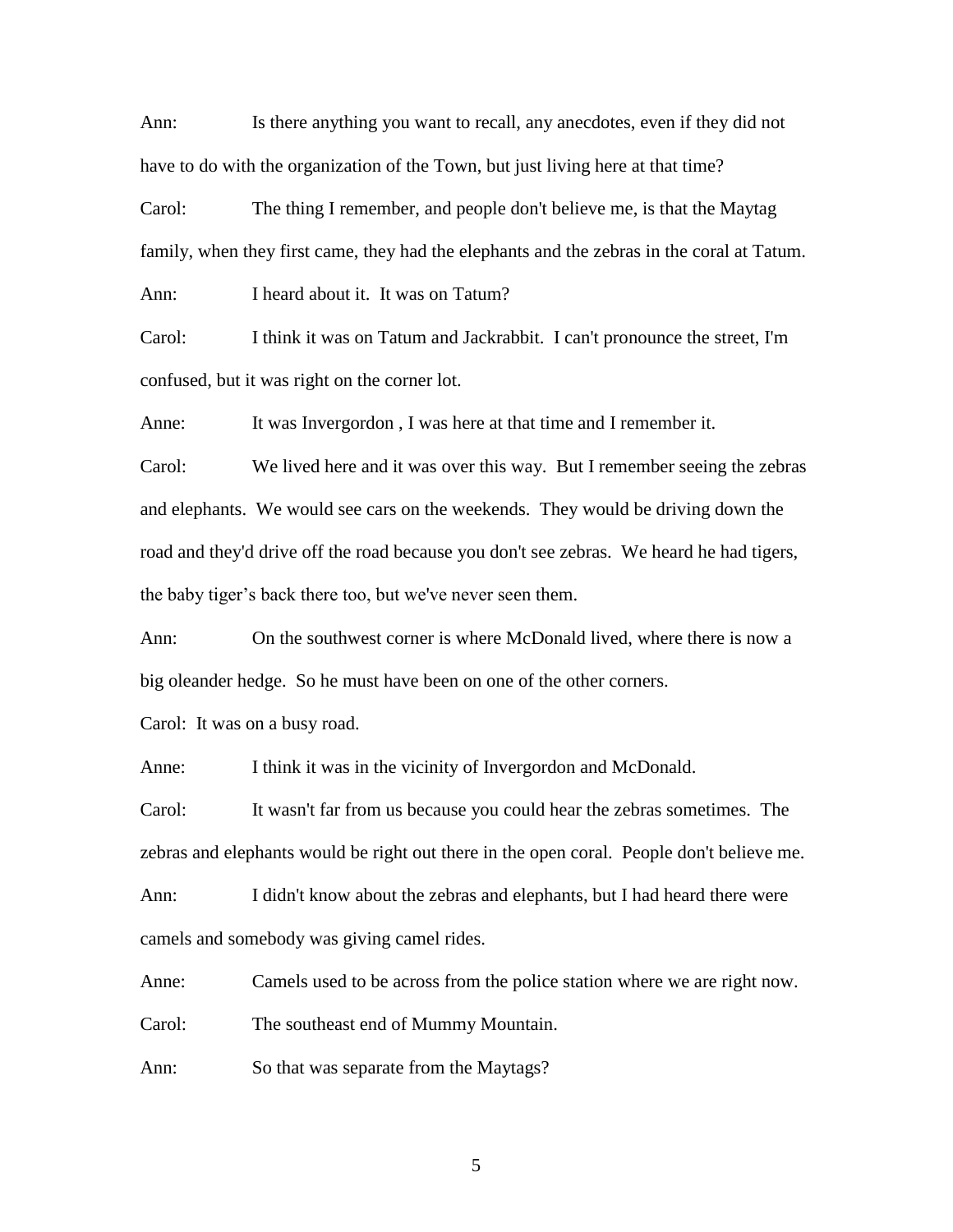Anne: I think so because I remember the Maytags and the zebras and little elephants. Did you ride your bikes or hike because there wasn't much paving then?

Carol: We could hike down, or ride the bikes, there was no traffic so you could go anywhere.

Anne: Were any of the roads paved?

Carol: I can't remember but I don't think so.

Carol: If they were, they just very narrow roads, there was no traffic.

Anne: How long did your family reside in Paradise Valley?

Carol: Ten years, I was in school when they moved.

Anne: You were in college?

Carol: Yeah. About '65 or '66 when we moved further out, by Shea. We didn't live in Town.

Anne: Did your father continue to be active in the Town?

Carol: No, I think he dropped out after. I think his fun was to do it. Then once it was done, he dropped it.

Anne: No more challenge.

Carol: Yeah.

Ann: I know he was Mayor the first year. Then he handed the reigns over, via an election, of course, to Jack Huntress.

Carol: Not much help there.

Ann: That's okay. Do you have any other anecdotes of just living here at that time? To me, when you can remember 1957, it's not so long ago, and yet the dramatic difference from today.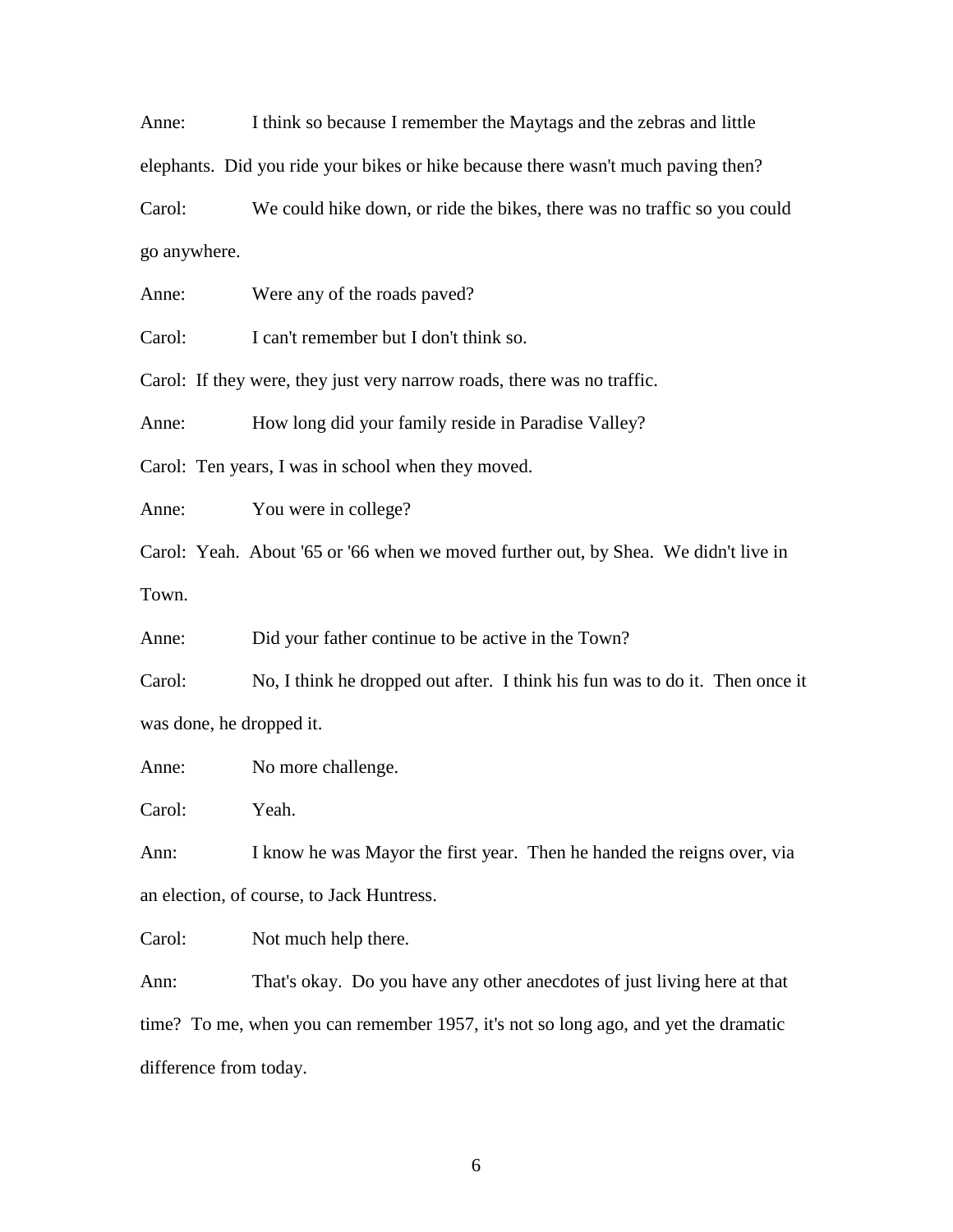Carol: Oh, it's so changed now.

Carol: Bashas was the only store. We'd go down to Bashas at the corner of Indian School and Scottsdale Road.

Anne: I've lived here since the '50's and that was the only grocery store.

Ann: You literally did drive out of Town. This is one of the things of pride in the early readings, that they were very strong that there was one house per acre, and you had to literally drive out of Town to buy a loaf of bread, or put gas in your car.

Anne: In a way we still do.

Ann: It's much shorter, just here at Lincoln and Scottsdale Road now.

Anne: And everything's paved.

Ann: Yes.

Carol: Oh, the traffic's terrible. There was no traffic then. We took the bus to Scottsdale High School. Sometimes we'd walk home because we would miss the bus.

Anne: That's a pretty good hike.

Ann: That's a long way.

Carol: Maybe it is but it didn't seem like it then. We'd just walk home.

Ann: At least you didn't have to walk in two feet of snow, uphill both ways.

Anne: Who was it, Ann, that we heard had ridden his horse, was it Van

Benschouten. Have you heard of someone who rode a horse to school?

Carol: To Scottsdale High School? Oh gosh.

Anne: I remember he called it "Paiute."

Ann: Yes, it was he, because that is a name of an Indian tribe.

Anne: No, it's just slang, like nag.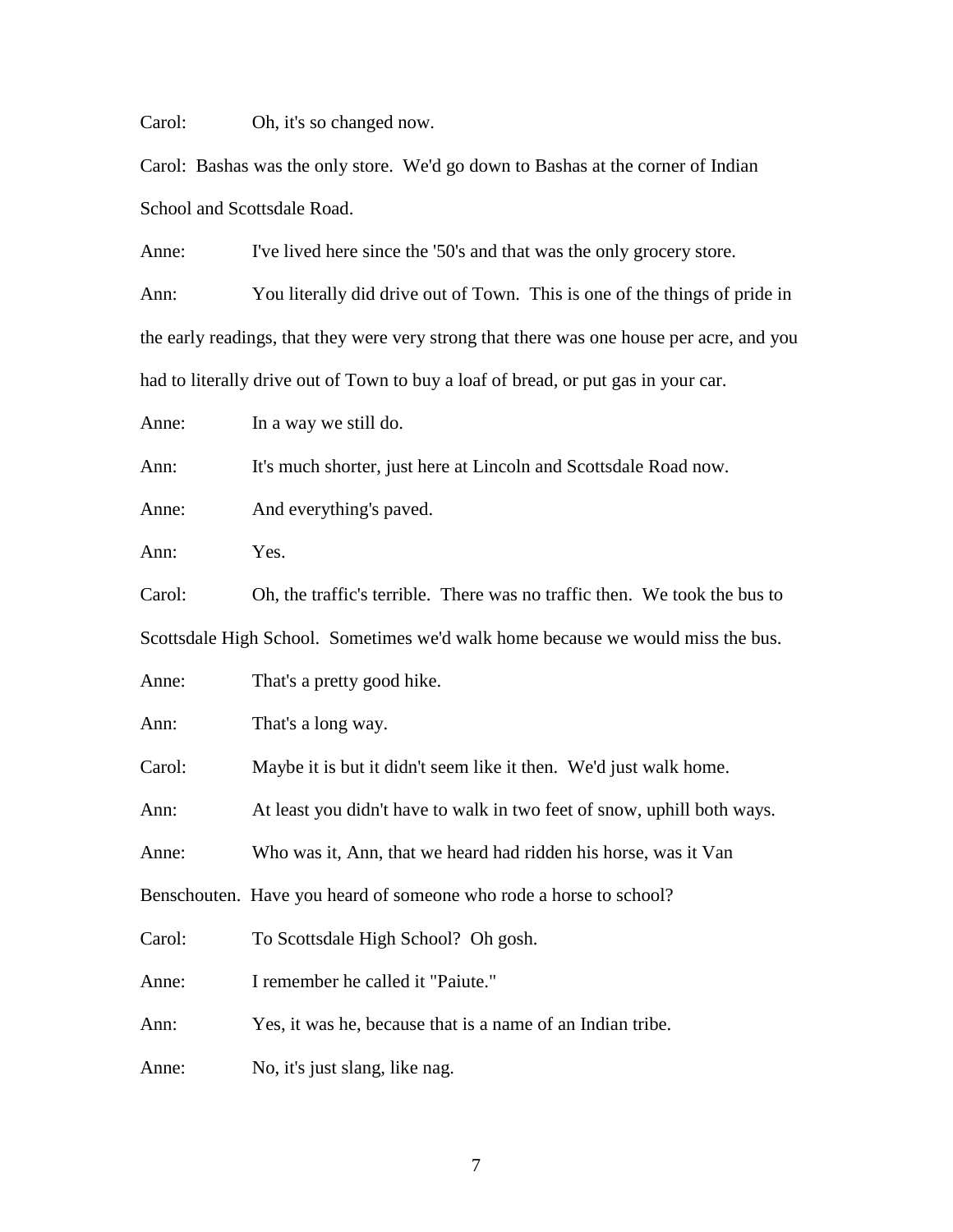Carol: That must have been a long time ago, if he rode his horse.

Anne: Didn't he graduate in '53, something like that?

Ann: He said he was three years old in '41 so that's about right.

Carol: When we first moved out here, there were no lights in Scottsdale.

Ann: No streetlights?

Carol: No. I think Camelback Road was a 4-way stop. Scottsdale and Indian School was just a narrow road. I remember when they put the lights in people were complaining that there goes the charm. I remember my mother was complaining about that. Scary. Then when they put Goldwaters in we thought that was a big deal.

Anne: Goldwaters used to be where Hobo Joe's used to be which is.…..

Carol: That's the old Goldwaters downtown. That was always there but then when they moved to Fashion Square, we thought that was really a big deal because we had no department stores to shop in. We had to go to Phoenix. They closed down in the summer. They'd have these big sales in May, before it got hot. Then they would close down.

Ann: When we were first married, we moved back east to New Jersey. That was the biggest shock to me, not the stores closing down, but that the churches closed down, you know being from Kansas churches never closed down.

Carol: The churches closed down too? Oh for heaven's sake.

Ann: Yes they would get together and if someone really felt they had to go to church, there would be one church in a huge area, it might be the Baptist church, and they took in the Presbyterians, the Methodists whatever, for the summer months only.

Anne: Everybody went to the same church?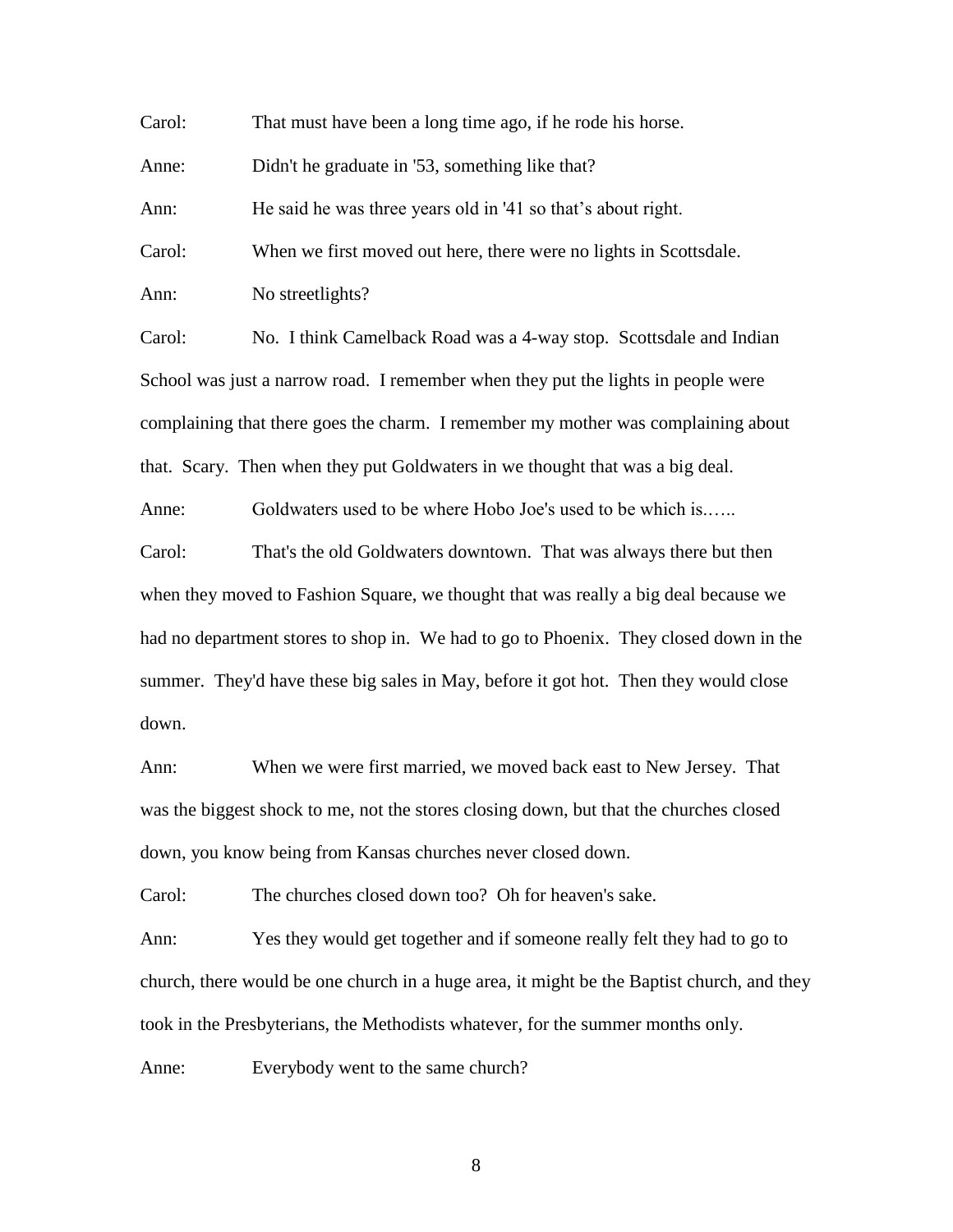Ann: You did that for a few months to get through the humid summer if you had to go to church. The churches weren't air-conditioned like they are today. That was really a revelation to me.

Carol: I can't believe they closed down the churches.

Anne: When the Town was incorporated, our Town Hall was over there by the old Water Company, near Kachina Country Day School. It was in an old building and Helen Marston was the Town Clerk. As a matter of fact, I think she lived down your street, didn't she, or somewhere nearby?

Carol: I remember Helen Marston. There was only four houses on our street. We had a gym, and a diving coach.

Anne: Oh, Dick Smith.

Carol: Then, there was a house that was the Greens, and then our house. Then there was the fence and the orange grove. I don't remember when they tore the orange grove out. Then it was all developed. But we were one of the first four houses. Then there was another house over, but I don't remember who lived in that house.

Anne: I was thinking of where Jon Bonnell was.

Ann: Helen Marston's house was close to Jon Bonnell's.

Anne: Yes, it was like they were next door. I was thinking that was where your house is, but you're off Jackrabbit.

Carol: Yes, we were right off Jackrabbit. Then there was Quail Run that was a little bit over.

Ann: Did you ever go to Helen Marston's for any reason, or just along with your Dad?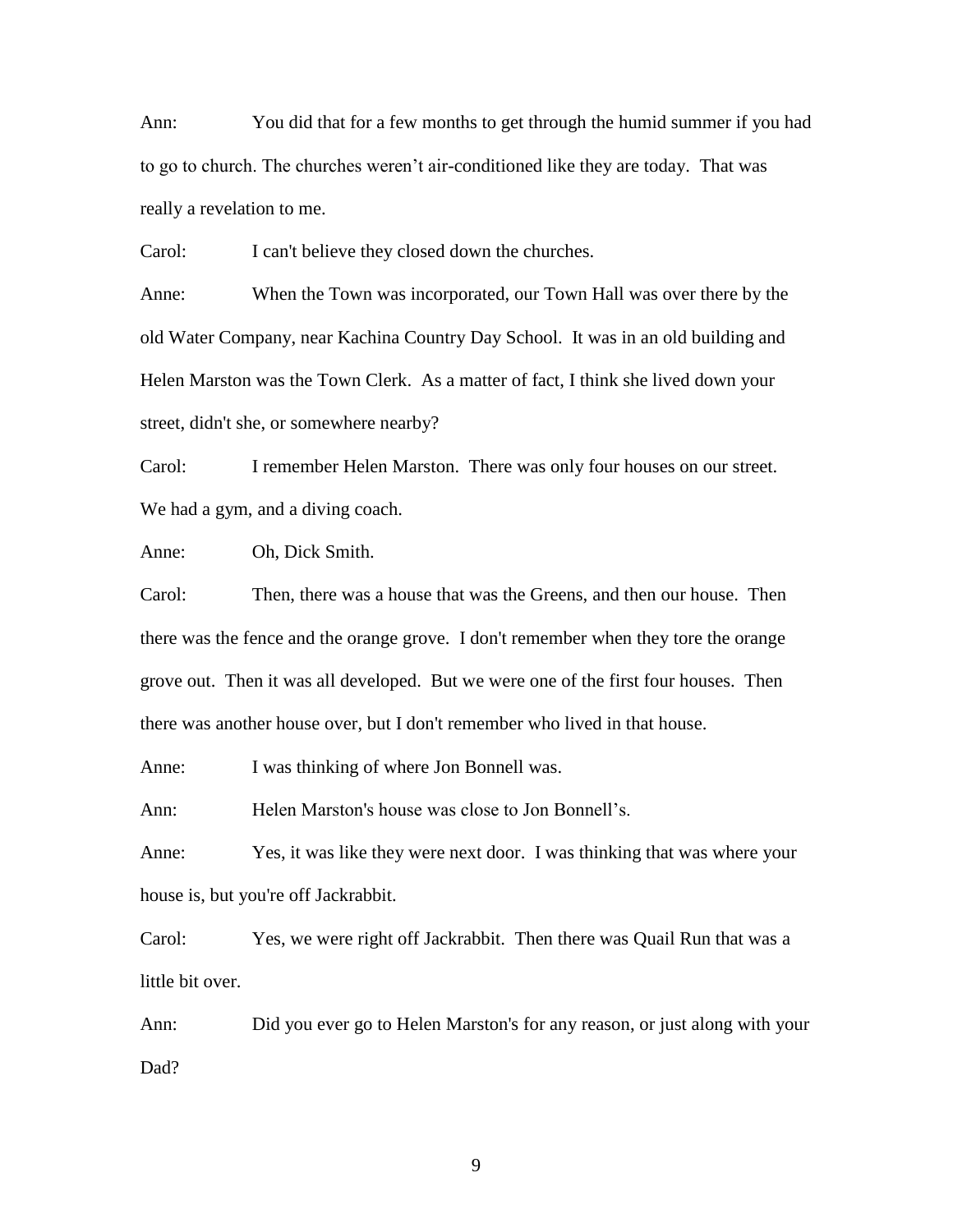Carol: Not that I can remember.

Ann: She was quite a character I understand.

Carol: Was she Justice of the Peace, or something?

Ann: I don't think so. I think she widowed by the time she got here. She was the Town Clerk.

Anne: But she was the one that was murdered and they never found who did it.

Carol: Yeah, I think she was. There was someone else and I can't think who it was, but he was the Justice of the Peace in the Scottsdale area.

Ann: I think Bonnie McCulley is here.

## **BONNIE MCCULLEY (niece of Patrick Downey) February 19, 2000**

Today is Saturday, February 19, 2000. Anne Andeen and myself, Ann Townsend, interviewers for the Town of Paradise Valley Historical Committee, are also privileged to have Bonnie McCulley, niece of Mr. Patrick Downey join us for our interview today.

Thank you so much for joining us. May we ask if we could quote you in part or all of our conversation today?

Bonnie: Sure, that would be fine.

Ann: Thank you. We've talked a little bit with Carol, and your father is a younger brother.

Bonnie: Older. My father is older, seventeen year's difference.

Ann: Older brother of Patrick Downey.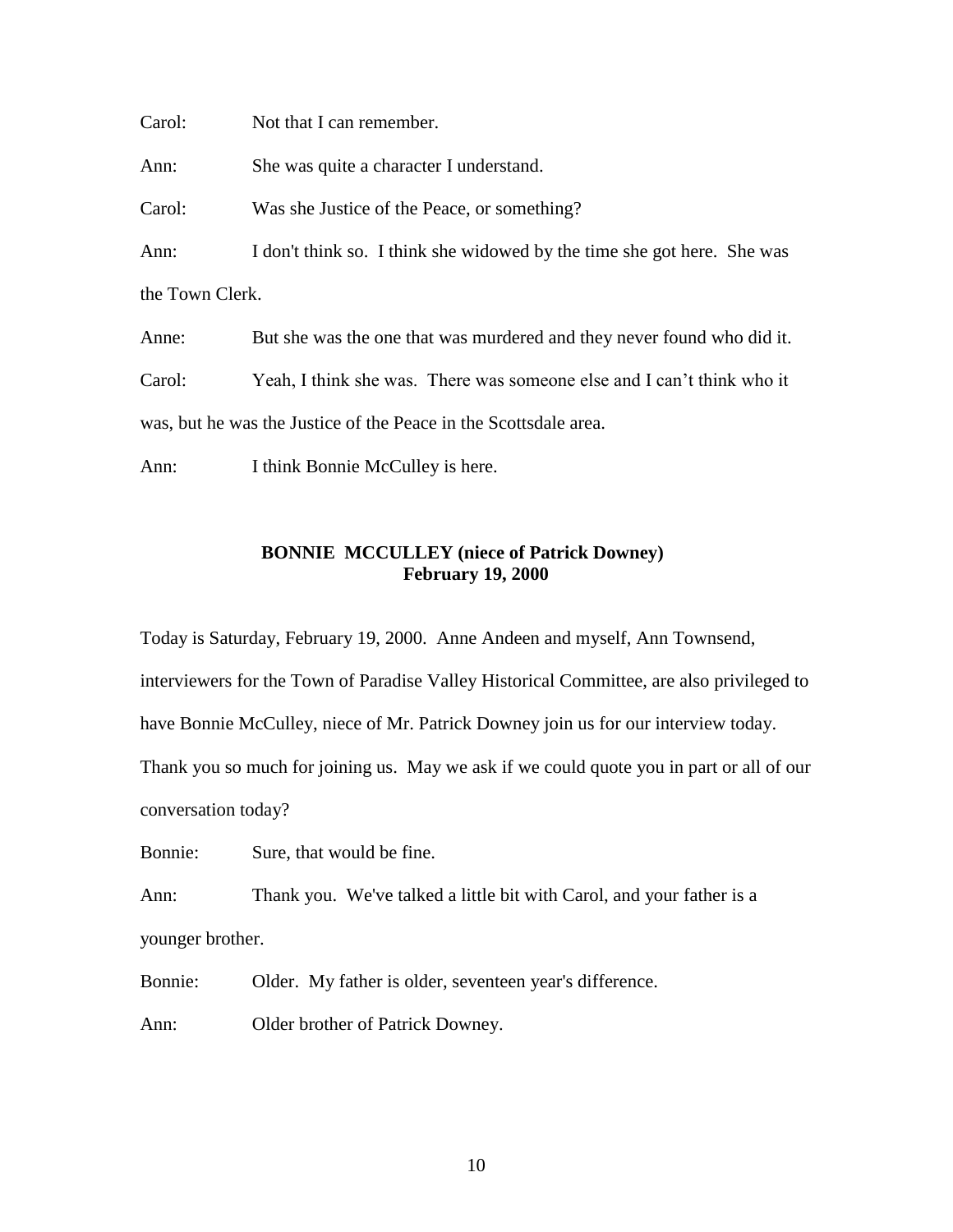Bonnie: Yes. There was another brother but he died very young. In fact, he died in 1923, Leonard did.

Ann: Are you a native Arizonan?

Bonnie: No, I'm not because of the war. My Dad was in the Marine Corps, as was Uncle Patrick. He was sent to North Island, which would be at Coronado, and Camp Pendleton. Because they were constructing what we would know as Luke Air Force Base.

Ann: Then after the war, he moved back here?

Bonnie: Yes, I've been here since then.

Ann: Now your father's name is……

Bonnie: Joseph Sheldon Downey.

Ann: Well, I guess he grew up in, was your mother in Superior, and your father was in the Globe area?

Bonnie: They had a home in Miami.

Anne: Was your mother also from this general area?

Bonnie: No, my mother met my father in the Miami/Globe area because her family came over to work the mines. I don't know exactly how they met, but I know they were there at the same time. That's in New Mexico.

Anne: Then what brought them to this area?

Bonnie: My father probably stayed because of his family.

Anne: Specifically, Scottsdale and PV?

Ann: After he was through with the Marines, he came back.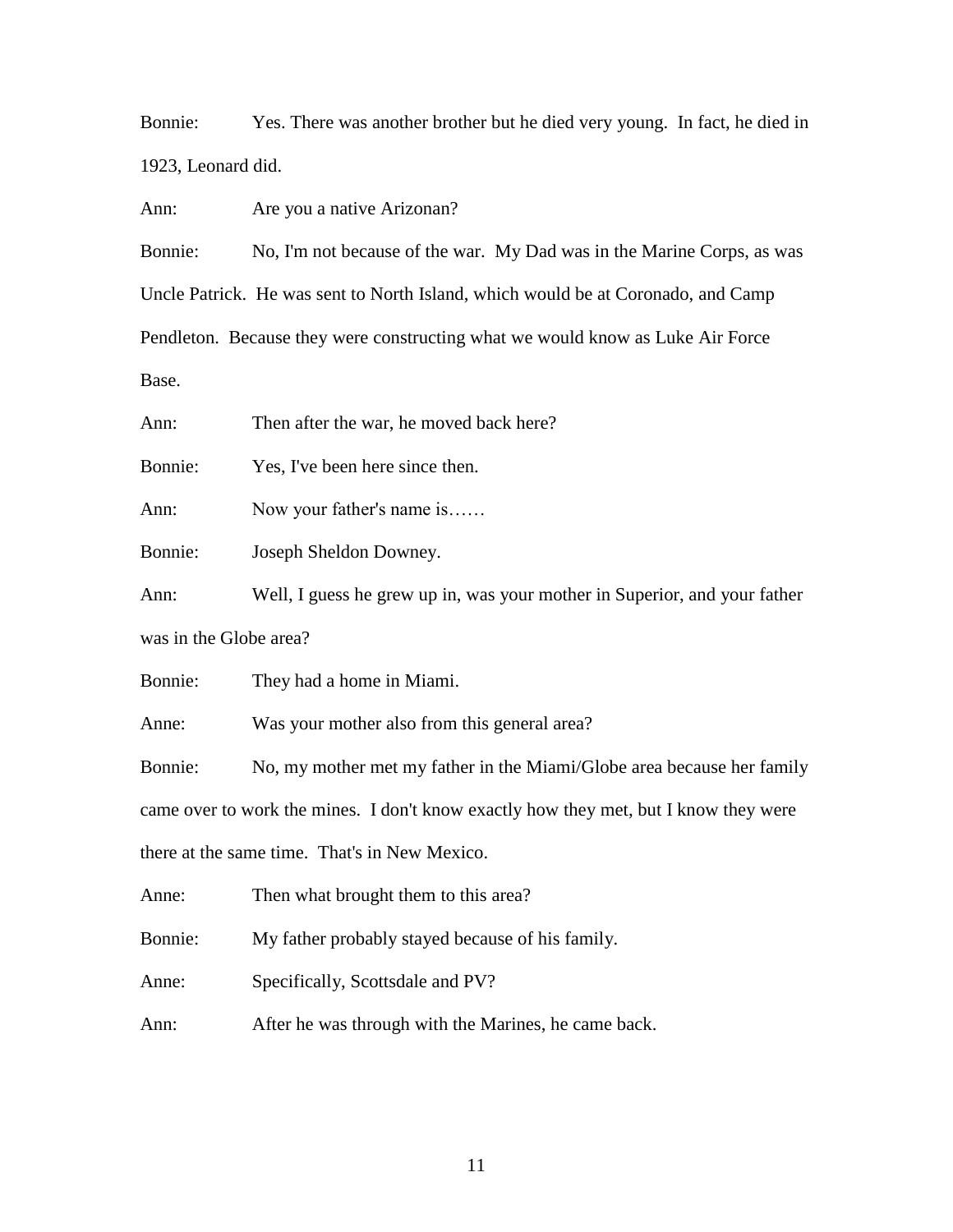Bonnie: They lived all over the state. He was on all different kinds of building projects. I remember he said that he was part of the team who helped build the first underpass, the Central underpass. Then I can remember him being involved with the building of (?), going out to the last national guard air wing that's out there right now at the airport. He was part of that construction. Then we're going to Luke's where there were projects for the ( ?) of recommendation, putting a road from Lake Mead all the way down to Benson, and clear down to the southern part of the state. That's what literally opened up the rest of the state is when they brought the power in.

Ann: About what year was that, do you recall? That would have been after World War II.

Bonnie: In the '50s.

Ann: Middle to early '50s?

Bonnie: Yeah, I'm trying to go back. I didn't think about that.

Ann: That's not too long ago before power came down here. That's pretty awesome. We take so much for granted.

Bonnie: The power line that went through the state opened up a few things. If we didn't have those few things we would not be here today.

Anne: Or at least the amount of people would not be here today.

Ann: Did you ever live in the Paradise Valley area?

Bonnie: I lived at 56th Street and Shea for 32 years. I've driven these roads up and down and around.

Ann: Was your father involved in helping her father (your Uncle Patrick) at all with the incorporation of the Town?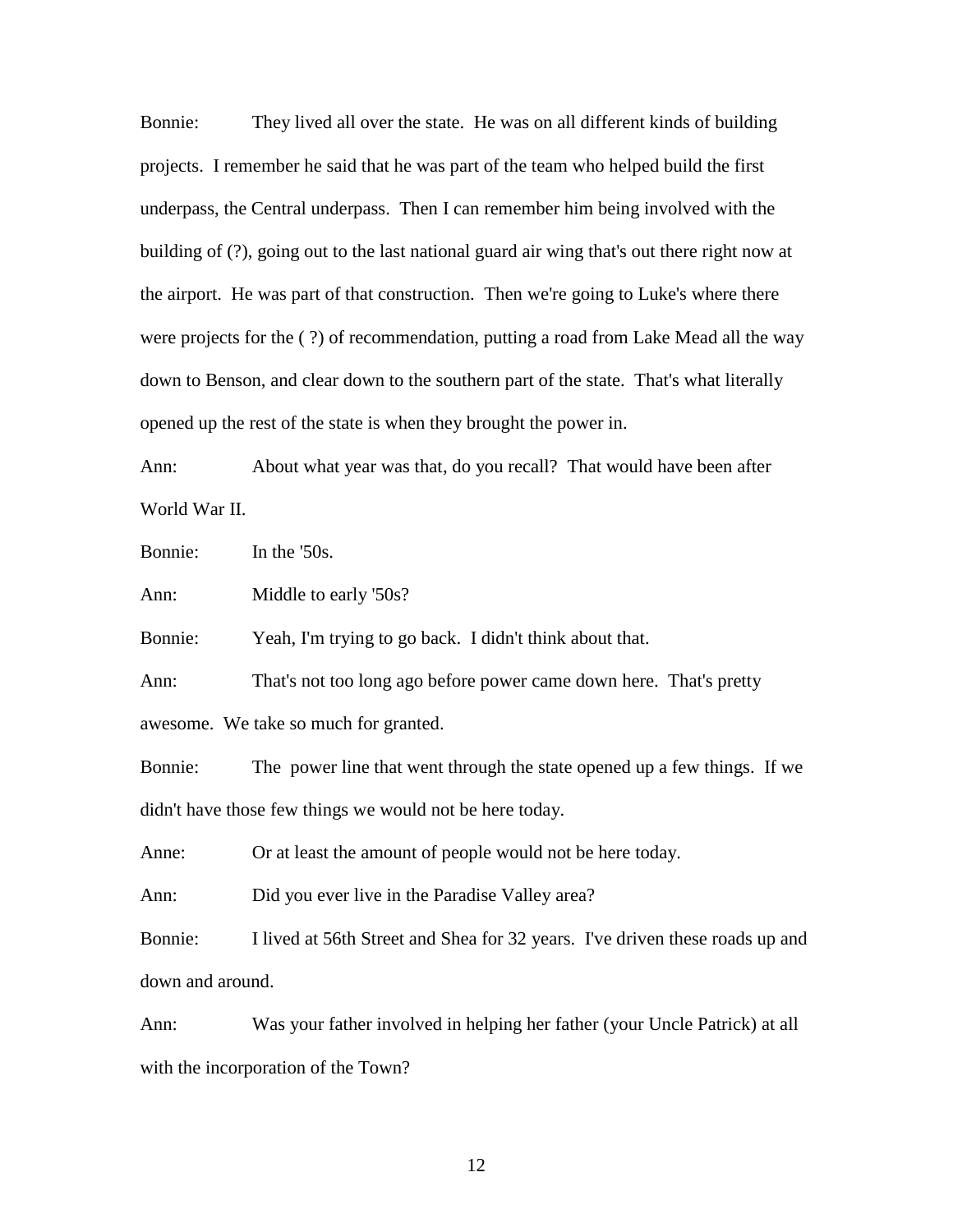Bonnie: No. When your Dad was working on that, that's when the construction of the road going across, in the late '50s.

Ann: That would have been '57, '58?

Bonnie: I just can remember Dad going over and helping build something on your house.

Carol: They built an addition to the house.

Bonnie: It was a different world. We're 17 years apart.

Anne: My sister is nine years younger than I am, and it took us until we grew up and were raising our children to really have much in common. So 17 is…

Ann: I have a sister 20 years older. We've really become acquainted in the last 10 years. It's been wonderful and it's been so fun to find out how much alike we are.

Bonnie: My brother was 11 and then I had a half-sister that's 19 years older. We all look alike. I have a picture of her dad and my dad.

Ann: You're welcome to share with us anything you'd like in your memory of growing up around here.

Bonnie: That was Patrick's. That's his reserve tag. And why it's in my possession, I have no idea. It was in a shoebox along with stuff. I have no idea why. He was in the Marine Corps two different times.

Carol: That's when he moved to California.

Bonnie: There's a picture of him when he was a baby. In 1943 he is in Lagoon, North Carolina. Then he goes out to El Torro in 1950. That's when Patrick came along. What I thought was interesting is that he claimed Miami as his home, but he was really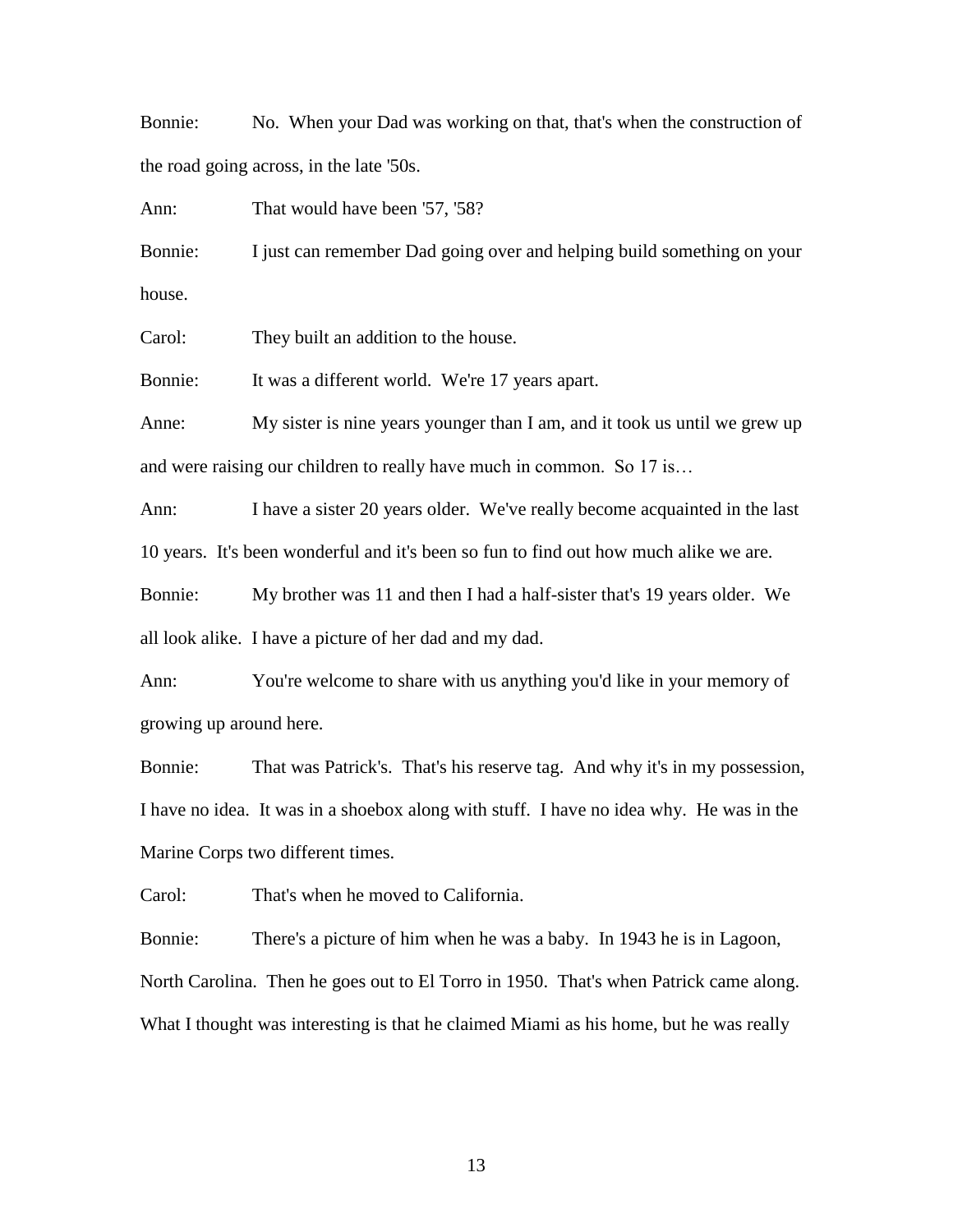born in Wheatfield, which was along the Apache Trail. There's nothing there anymore; it was an area for the mine.

Anne: Wheatfield?

Bonnie: Wheatfield, it was in Gila County on the Apache Trail. I know that just before he died, he said, "Oh, they'd never even find that spot out there."

Ann: Do you have any memories of things that he did and his particular activities in incorporation of the Town?

Carol: When he was at his peak at that, I was just a new bride. My husband went down to Tucson to go school, so I went down there for a couple of years and then we came back here. I used to tease him about getting that serious into politics.

Bonnie: But he was in politics earlier, when he worked for Governor Kyl. One of his jobs was to clean out…they didn't have a civil service ban, so anybody could stay as long as they wanted to. So that was one of his orders. I have seen that in the papers. But that was one of his direct orders from the Governor to go in and get everybody out that was of retirement age. I remember the article in the paper. So he went through some politics and controversies.

Bonnie: When he was with the Highway Department?

Carol: Right.

Bonnie: I think working in the banking industry and eventually becoming vice president of the bank.

Ann: What was the name of the bank at that time?

Bonnie: It was First National Bank. I remember going down to see him with my grandmother. Of course, in those days they had a guard in the bank in uniform. He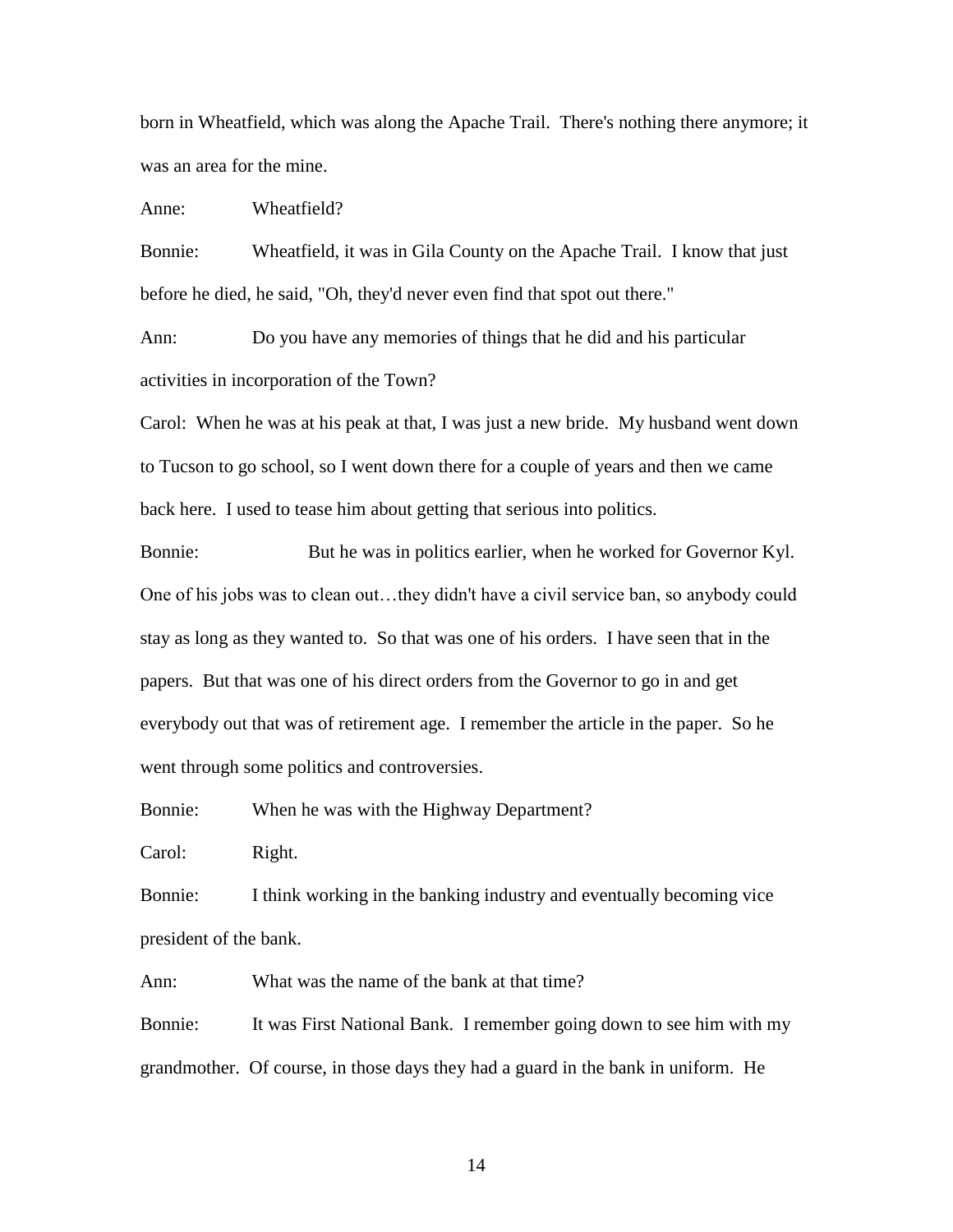would hand out new pennies to the kids that would come in. We would go in and go to see my uncle with my grandmother. She had painted some paintings for that bank that were hung on the wall. I don't know what happened to those.

| Carol:                                                                             | I think my sister has the ocean picture.                      |  |
|------------------------------------------------------------------------------------|---------------------------------------------------------------|--|
| Ann:                                                                               | Your grandmother was an artist?                               |  |
| Carol:                                                                             | Oh yes. We've got some of her paintings.                      |  |
| Anne:                                                                              | What was her name?                                            |  |
| Carol:                                                                             | Edith Lansing????                                             |  |
| Bonnie:                                                                            | We called her Ma Downey.                                      |  |
| Ann:                                                                               | So she was your fathers' mother.                              |  |
| Bonnie:                                                                            | Right. Then the grandfather too was very involved. He ran for |  |
| Corporation Commission. He was at Miami/Globe for almost 30 years. Then he ran for |                                                               |  |
| Corporation Commission. State Tax Commission was what he was running for in 1944.  |                                                               |  |

So Pat would have been introduced to politics early.

Ann: Did you girls have an opportunity to play frequently together?

Bonnie: Yeah, until we had jobs.

Carol: I almost burned the house down one night with a sweater. I threw a

sweater over the light and forgot about it and left the light on.

Bonnie: We were supposed to go bed and they were having a party.

Carol: We put the sweater over the light. Burning wool.

Bonnie: It was her new Christmas sweater so we were in trouble. My grandmother was the one who made sure we always got together.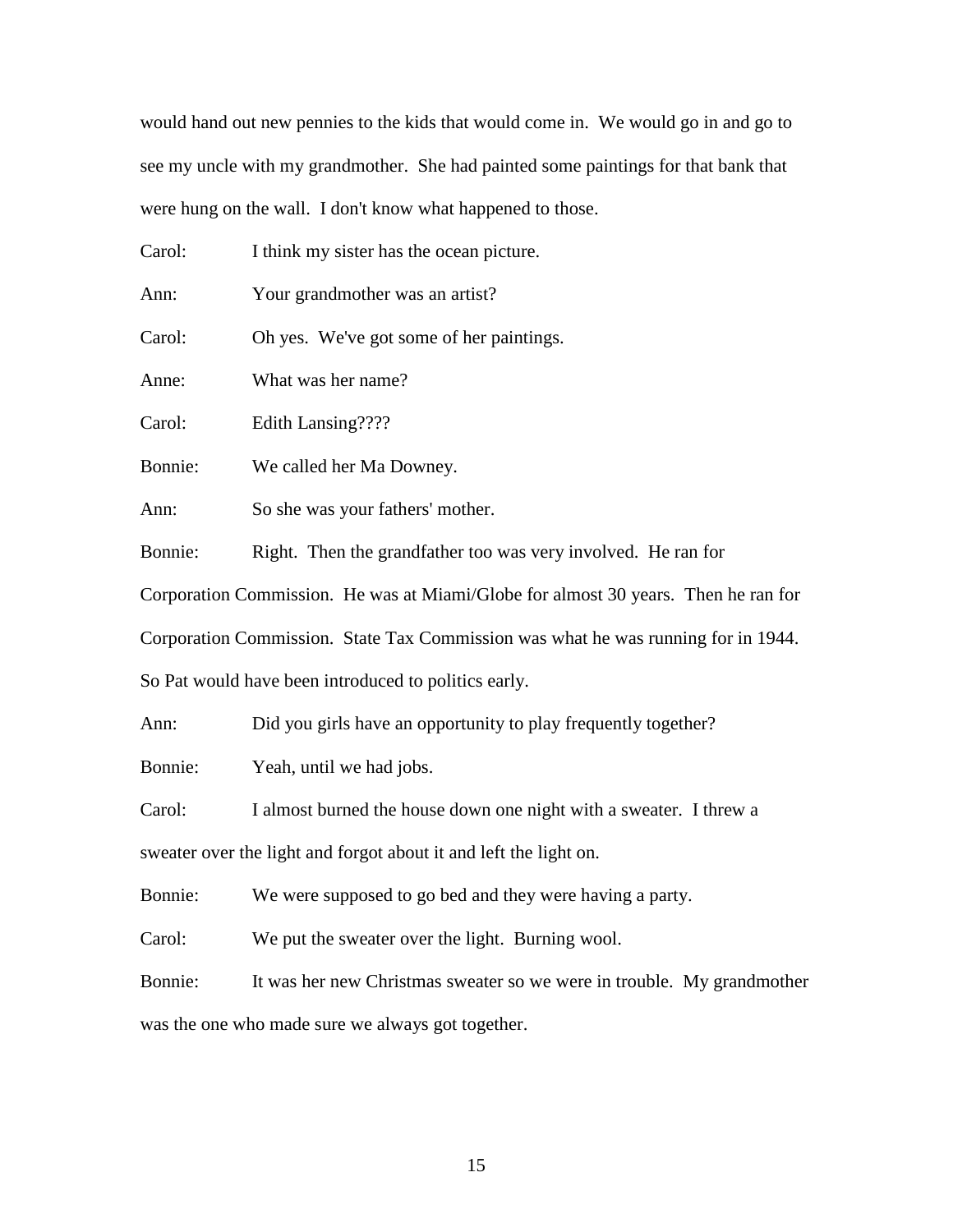Carol: We're close in age. My sister and brothers don't know Bonnie because they were never around.

Ann: You were more like sisters.

Bonnie: I can remember at Christmastime leaving a shoe at somebody's house and I would have to go back to get the shoe. We went over to grandmother's house.

Carol: They can't remember going to grandmother's house because they were too little. I remember the chickens in the yard.

Bonnie: This was right on McDowell.

Ann: I was going to ask you where was the grandmother's house.

Bonnie: It was 3939 East McDowell Road.

Carol: It's still there - 2439 East McDowell Road.

Bonnie: It was built at the edge of town then. McDowell was two lanes with irrigation ditches on the side, which we were never to play in.

Carol: That's the first thing we did.

Bonnie: But you could look from her house towards the mountains, and of course out to the Butte. She would take me out there. We would sit up on the Buttes and overlook the Scottsdale area. There was land. Camelback, Town and Country, none of that stuff was there. In fact, on 44th Street and Camelback where they had the old film studio [Cudia City} would probably be the farthest north at that time. There were a few things popping around.

Carol: You could go on Camelback for miles and miles, and it was just citrus groves. We got to see everything.

Bonnie: We really did when you think about it.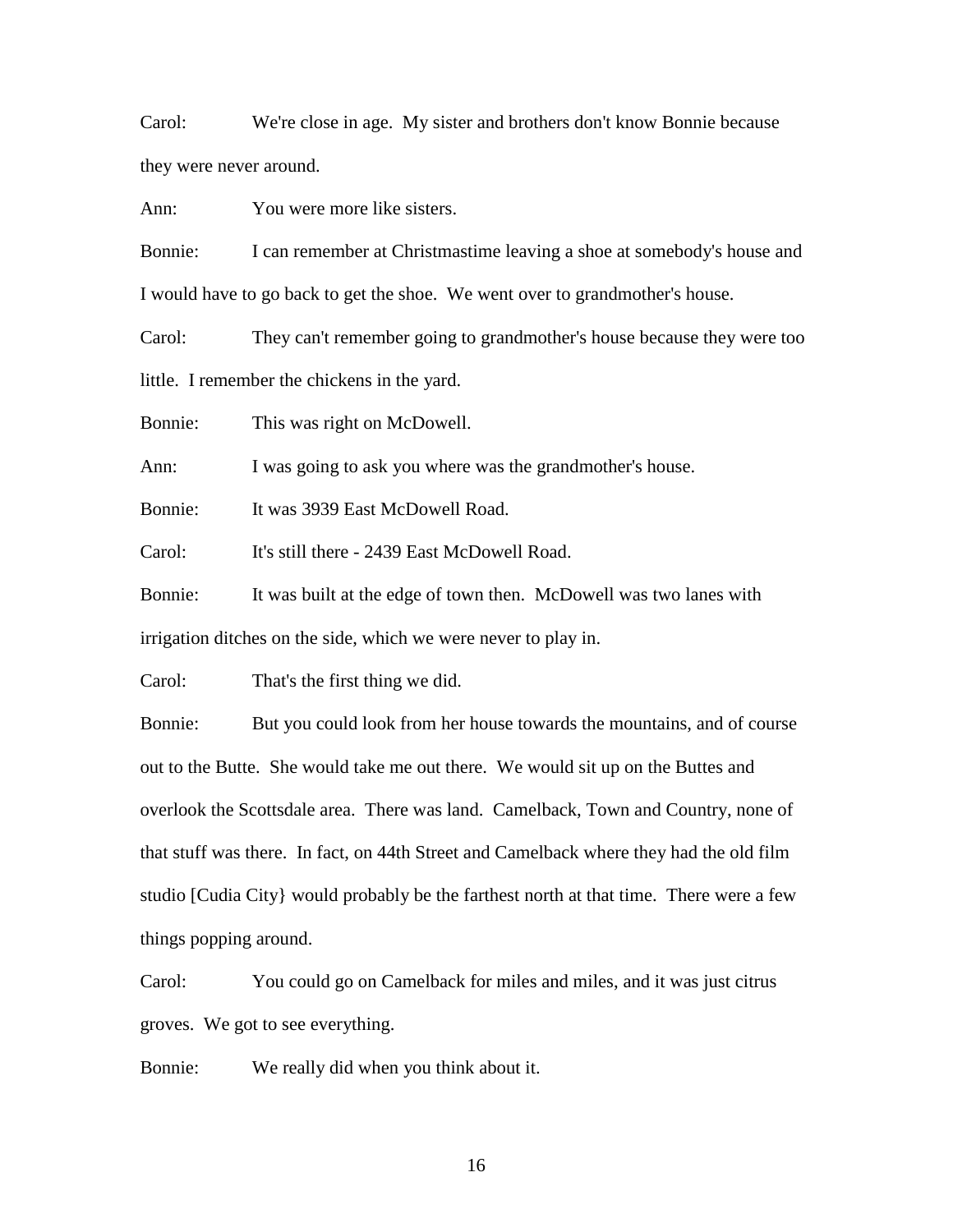Anne: I came in 1960. The Japanese garden was down there and everything was blooming, the orange trees were blooming. It was intoxicating.

Ann: My husband loved it. When we moved here, we would drive there and bring home armloads of flowers. He told me yesterday that the paper announced that the last Japanese gardener is retiring. He will close his shop the first of June. I was so sad. You could get such beautiful flowers. Armloads of flowers for practically nothing.

Anne: There were acres of them.

Bonnie: This growth is overwhelming, especially to the people who have grown up here. You can't stop progression, it has to happen. But something's got to.

Ann: I'm not sure it's progress, but let's call it growth.

Bonnie: My mother had a nice way of looking at it. She explained to me and said, "Look how long it took the back east to grow and form its laws and its growth, and how old it is. Arizona is at its baby stage. We're trying to accomplish what it took them two or three hundred years to do." When you put it in that perspective, it's very……

Ann: It's a very generous way to look at it.

Bonnie: It's very overwhelming to really look at the economy, growth and laws.

Ann: Arizona became a state in 1912.

Bonnie: Right. The problems that people had back east that took them years to work out the issues, to set the laws, to amend the laws and everything. Of course, some of these laws have come to the growth of Phoenix, but the growth is still what's hurting. The demand is what has to happen so quickly.

Ann: Is there anything else you want to share with us about the Town? Bonnie: I didn't know what else you needed.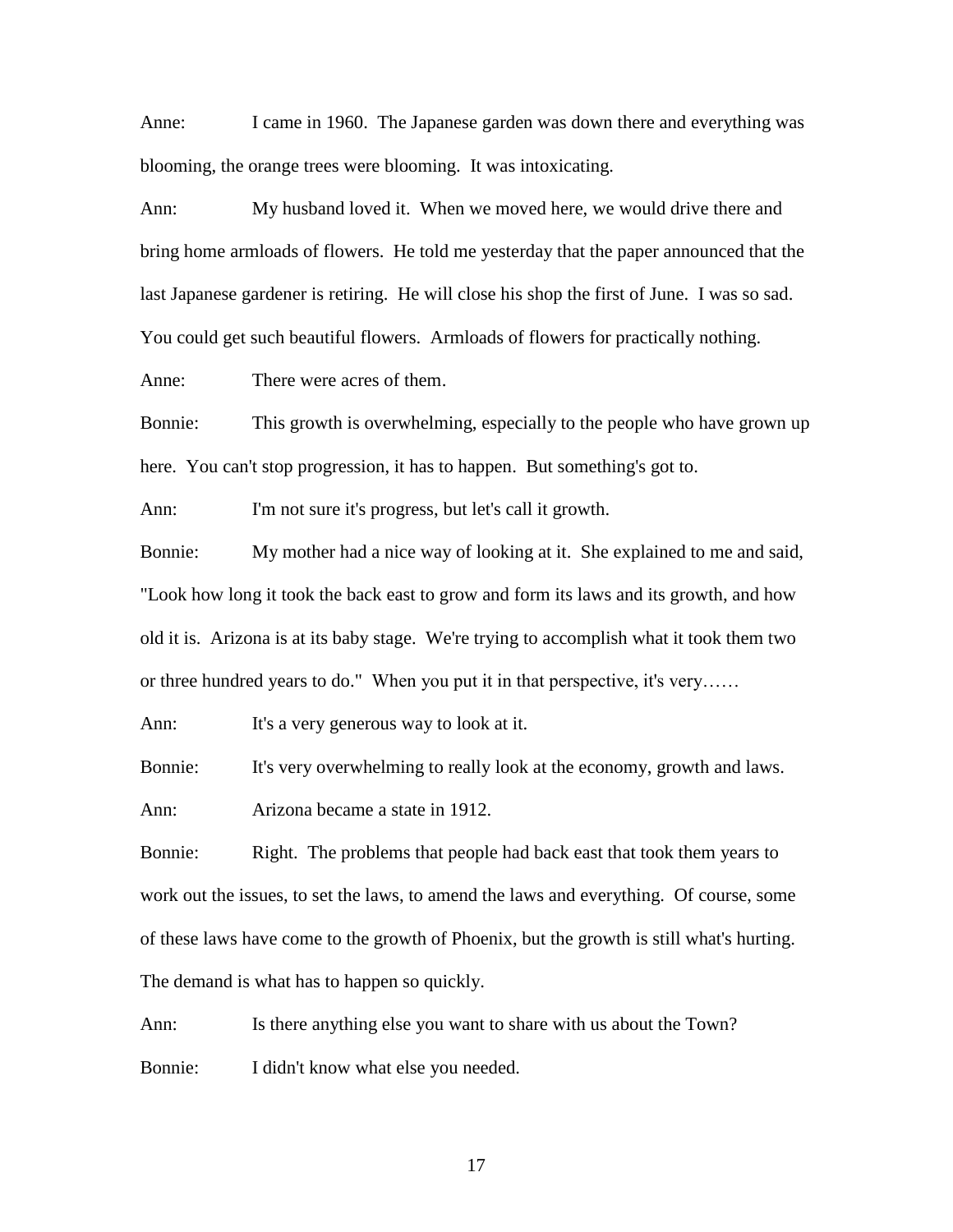Ann: I don't know what you know to know what to ask.

Bonnie: I don't know either. I put this together in a chronological order. Mainly, Carol and I might get together someday. I don't know. I just have little newspaper articles from 1973.

Anne: That's what Patrick Downey looked like? I haven't even seen a good close-up picture of him. These are very nice pictures.

Ann: The Town has him standing with a bunch of citizens when they showed the Town sign and were just newly incorporated. Helen Marsten had the shovel and was standing over the first shovel. But the photographer in the paper……

Anne: Stood way back.

Carol: I have a picture like that, when I find them, I'll send them to you.

Anne: Would this be him?

Carol: That's not him.

Bonnie: He was bald. He was a very tall man and a very big man. In fact, my dad was a little a shorter than he was, but they were all big, not heavy, but tall.

Ann: What does Downey mean?

Bonnie: Downey is Irish. Patrick Downey, and then on the maternal side, it was ???, which is Scotch. They came from Scotland. ??? The English, Langly and McGill. Downey, Gillan, Langly's and McGill's on Pat's side of the family. Here is a picture of the Mayor of Paradise Valley (Patrick Downey) taken by press making a certain statement about his Town and addressing some issues. I don't have any……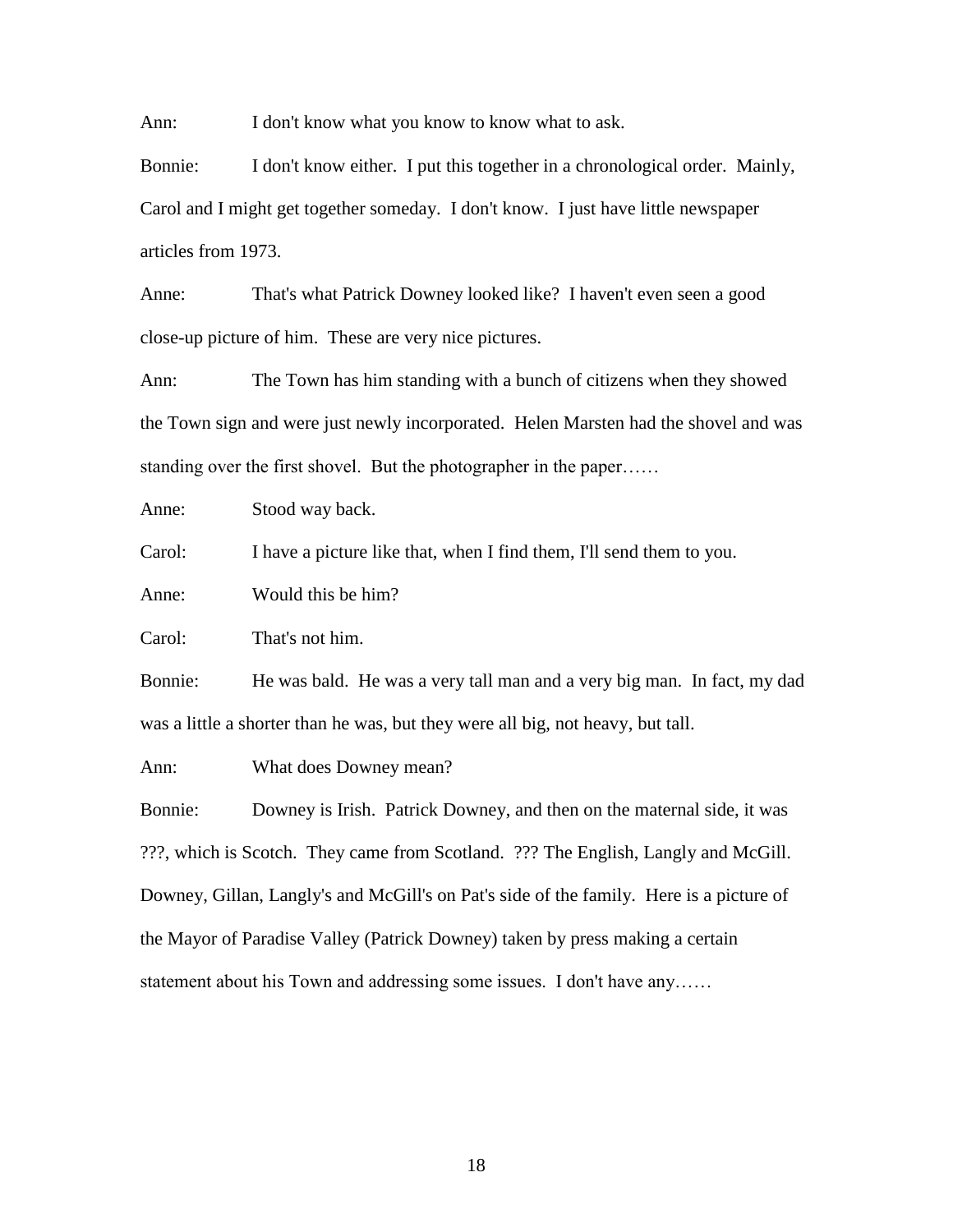Carol: I'll give them to you if you want them. I have hundreds of clippings. But my mother didn't write the newspaper or the dates down. But I'll be glad to let you have them.

Ann: That would be wonderful. If you don't want them.

Bonnie: They need to put in an archive in some way. I have this set up so that it is chronologically arranged.

Ann: You've done a beautiful job.

Anne: That's a beautiful book.

Ann: Yes it is.

Bonnie: He's buried in the National Memorial Cemetery in the military section. Do you want the section number recorded. It's 18B33.

Ann: Where is the National Memorial Cemetery?

Bonnie: It's on 23029 North Cave Creek Road. But now that's all been redone. If you go back in history, you'll find that they had a terrible land problem and a road dispute. In the process, there was an argument of settling who owns what. The cemetery ? and it flooded. When the flood came along, it started eroding, and some of these grave sites were disturbed. In the process of the dispute involved with the road and the rain, a few of the politicians got involved. They got the money given to them to redo this massive cemetery. Now, what I don't is the west of the National Cemetery, is now becoming a brand new Catholic cemetery. They're just building it right now. But the entrance to the National Cemetery is, I'm not sure, if it's Pinnacle Peak or ?. Anyway, you have to go down the road to go in.

Ann: It's Pinnacle Peak. I know now where it is, at Tatum.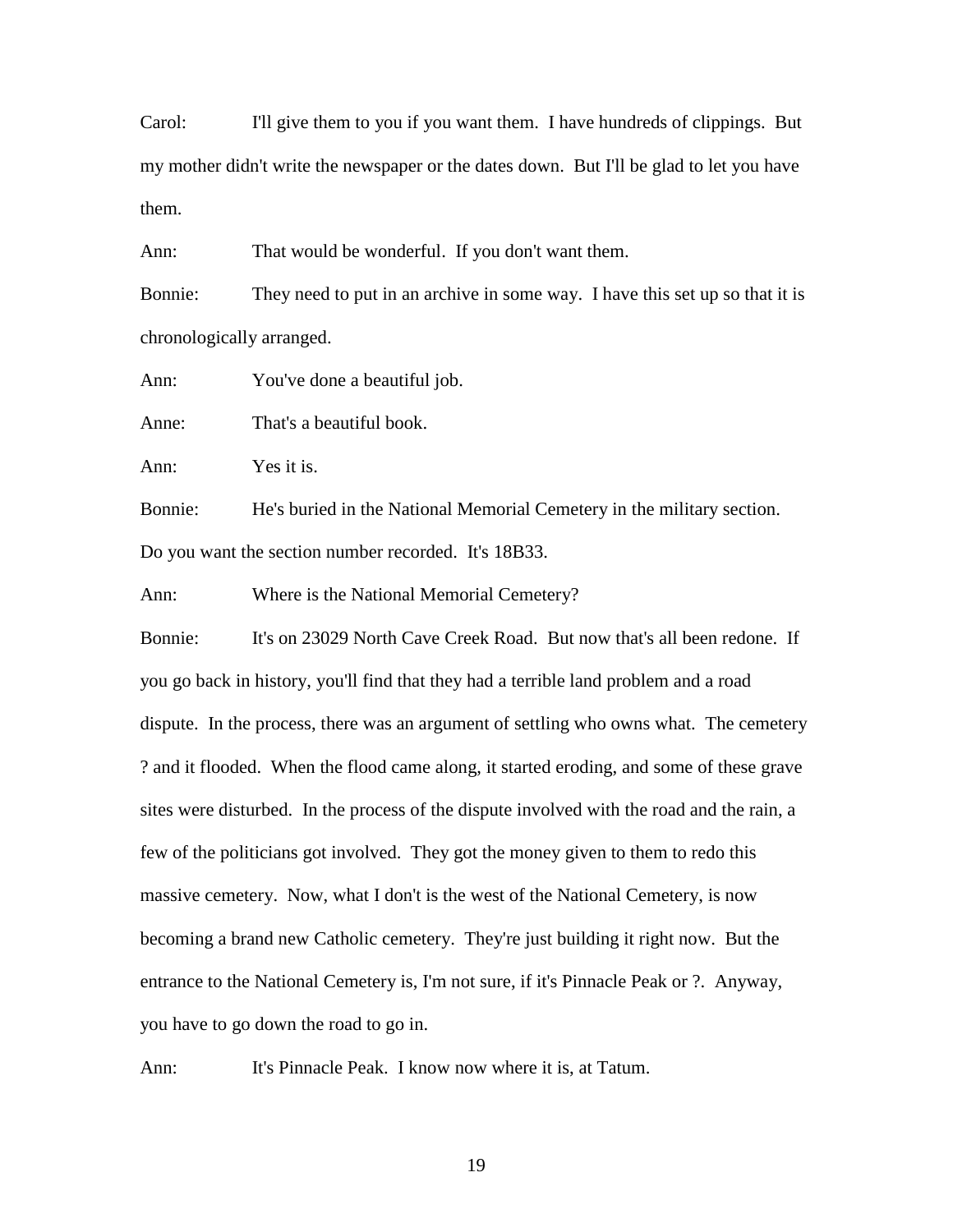Bonnie: You can come in from Tatum also, or Cave Creek Road. That's where the cemetery is now. So people are looking for the National Cemetery and come up Cave Creek Road and it's not there. And it is still there, it's just behind.

Ann: Detoured a bit.

Bonnie: I can go through some of this stuff. He was the executive director of the Arizona Highway Department somewhere between '59 and ??? I picked all this up out of the city directory. It shows him as assistant vice president of First National Bank in 1953. But then he comes back.

Carol: Then he went to the Highway Department.

Bonnie: In '55, it says that he was with a sales ?? Then a manufacturing agent for them, and then a salesman. I think these were all the same. In 1953, it shows that they were living on Culver. By '59, it shows that they were living on Quail Run. But I think you guys moved in here before then, between '53 and '59.

Carol: 'Cause I went to Madison. That was in the Madison school district. He was with Warehouses then and he was with the Highway Department earlier than that. Bonnie: This is where he is a teacher at Garfield High School in 1942. It was an elementary school.

Carol: He didn't teach there very long.

Bonnie: In '46 and '47, he's with the Prudential Insurance Company, and they were living on Adams.

Ann: He would have fit right in today. So many people have many different careers during their lifetime.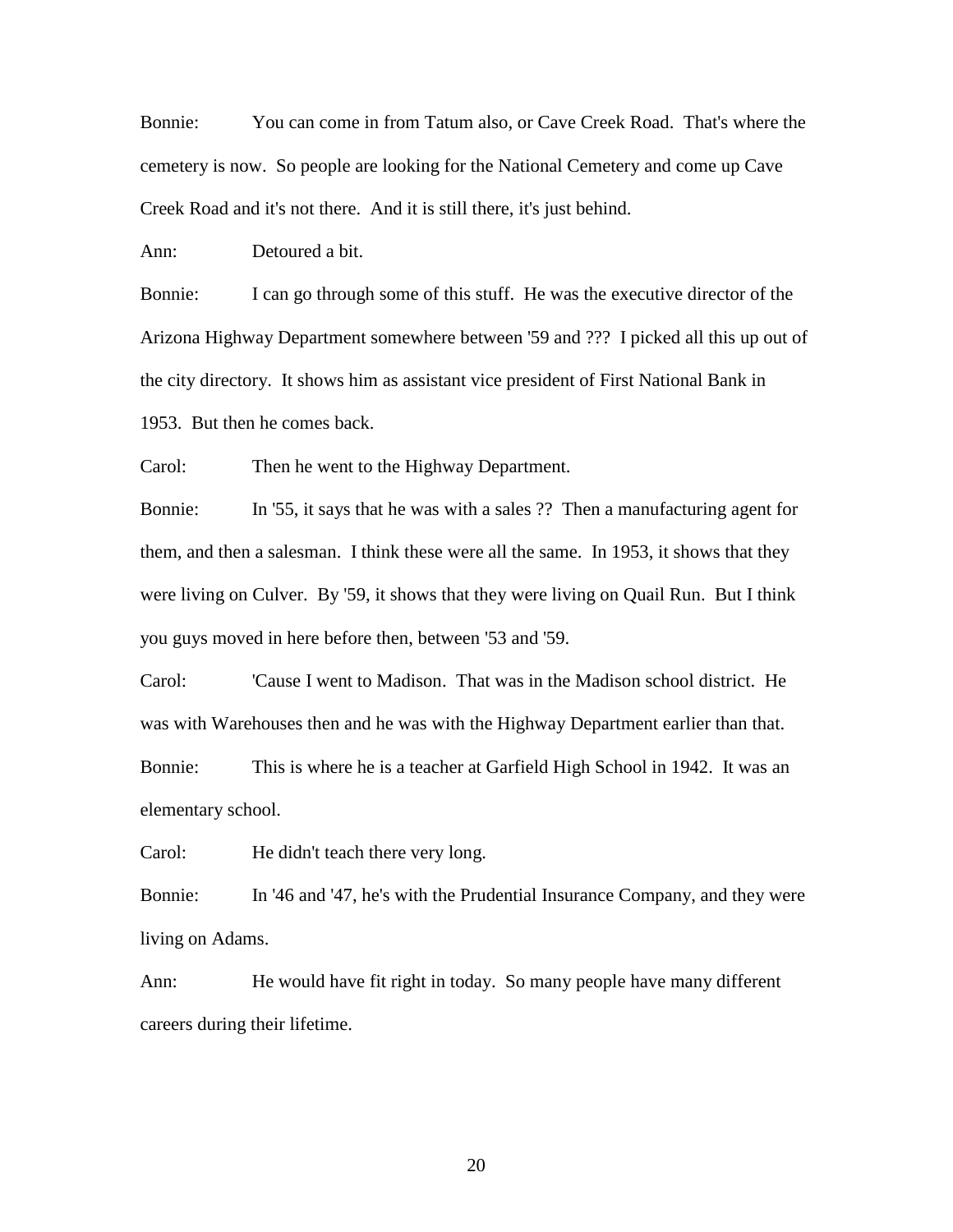Bonnie: In those days they did. What was going on here and how it was explained to me, they didn't have any industries here in our Valley. So they had to learn different trades in order to live. When an opportunity came along… Now he might have picked up a lot of this while he was in the Marine Corps, too.

Carol: There's so many skills.

Bonnie: He was an officer. So when he came back out, he would be in training for managing.

| Ann:    | Did he have a business degree?                                           |
|---------|--------------------------------------------------------------------------|
| Carol:  | No, in education.                                                        |
| Bonnie: | But he was teaching when he met your Mom.                                |
| Carol:  | No, they met at ASU.                                                     |
| Bonnie: | They went to school together.                                            |
| Anne:   | At normal school at that time.                                           |
| Carol:  | It was a college, Arizona State College.                                 |
| Bonnie: | Then here's by dad in '59as a construction engineer and Patrick has been |
|         |                                                                          |

with the ??? company.

Carol: He left the Highway Department and then went to the bank. ???

warehouses, that's when we moved out here.

Bonnie: ?? some office on Central.

Carol: That was the ??? warehouses.

Bonnie: And that little building was the historical building. It might still be on

Central, I don't know, because they protected it for so long.

Carol: Yeah. Right across from Central High School.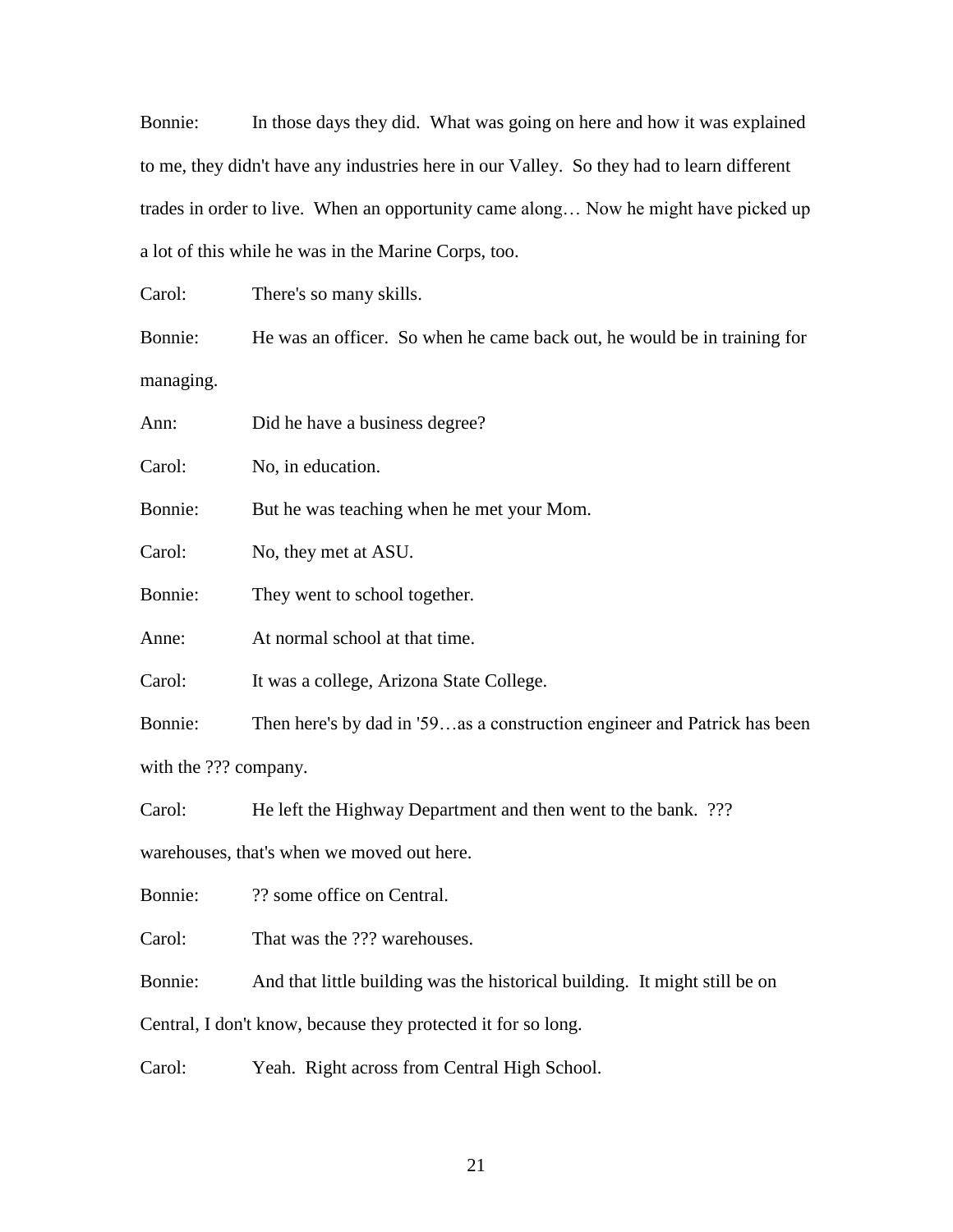Bonnie: Did they make that into an historical preservation?

Carol: I don't know. It was just a little dingy office building.

Bonnie: It might be gone.

Carol: That's when he was selling ???

Bonnie: ?? I got a big kick out of him, especially as an adult going back to when you're young. Sunday was his day to cook and it was our fun to go over their house because he'd get up and cook us waffles. I've always been a volunteer and I can remember him one day saying to me here as an adult that I shouldn't be volunteering so much, I should be working and getting paid for it. I can remember him giving me a lecture on that.

Ann: Did he ever chat with you about how he began to get involved in the push to get this Town incorporated?

Bonnie: I don't know if you'd had a chance to interview Sandra Day O'Connor? Ann: Yes we have.

Bonnie: I saw her probably three years ago. I went out and talked with her for a little bit. She said, "Oh, I remember your uncle. We carried petitions together to get the Town started. We spent a lot of time out there in the community together working on this project." I didn't get a chance to visit with her too much more because she was speaking and we had a little break. I didn't get to visit with her very long. If you have interviewed her, she'd probably give you more.

Ann: She really downplayed her role in that, but the main thrust of her interview was her life story in growing up. How she was really born in El Paso, Texas, so Texas likes to claim her. When Arizona became a state, the family ranch was split. Part of the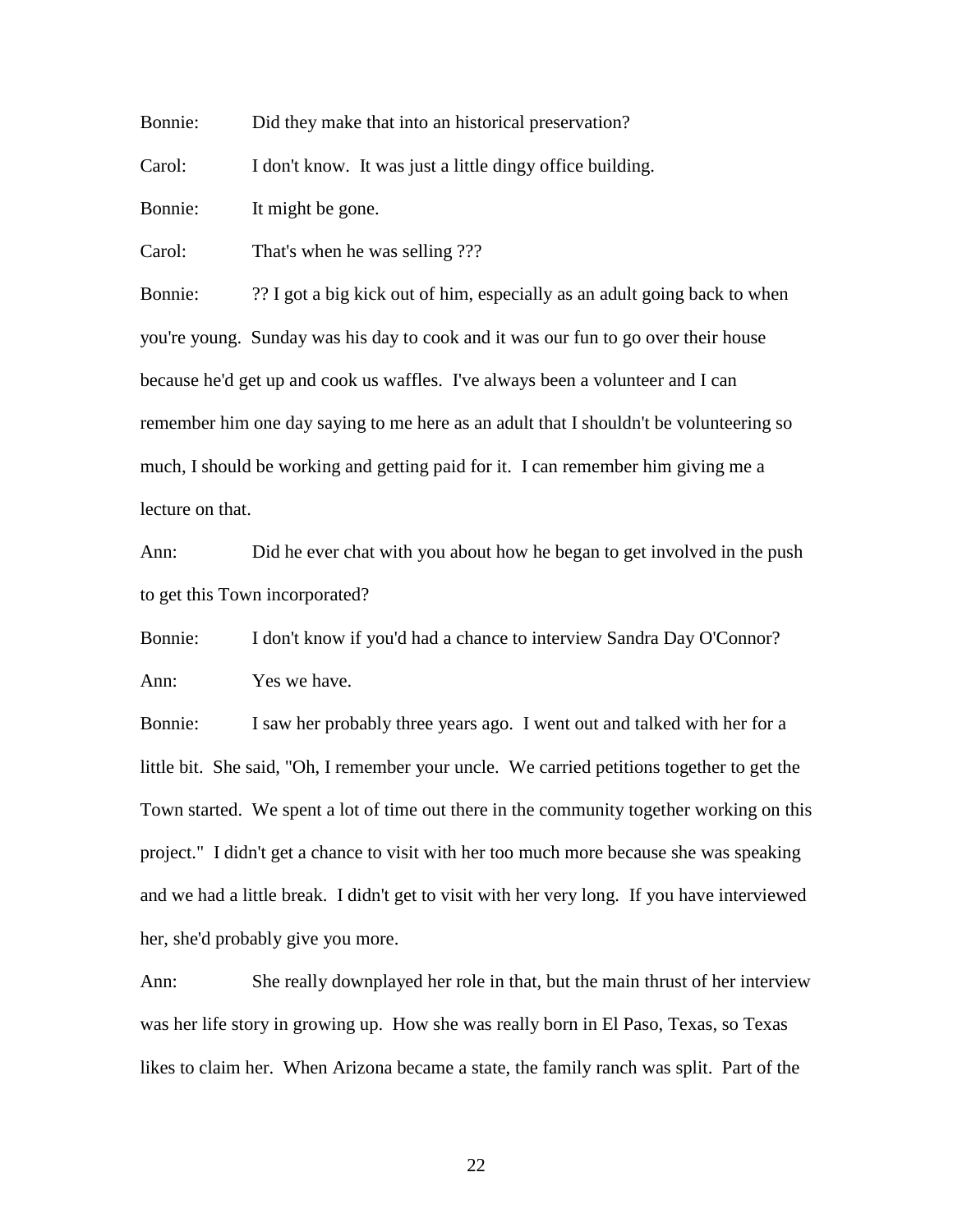ranch was in New Mexico and part of it was in Arizona. It was very interesting and she was very delightful and gracious.

Bonnie: She's a very gracious person.

Ann: I was telling Carol earlier that there was a Raymond O. Mitchell who was an attorney. I haven't found anybody that knows him and a few remember him. But that's about it. I don't know what happened to him after the Town was incorporated. It's like he disappeared.

Bonnie: Carol could probably find some data on it.

Ann: He was an attorney and was on the Maricopa County Board of Supervisors. He got wind that Phoenix and Scottsdale both wanted to take in this area that is now known as the Town of Paradise Valley. He came to the people and said, "We'd better incorporate if we want to preserve what we have." So I envisioned that as he talked with people, your uncle stepped forward.

Bonnie: But they knew everybody. Things were small enough and with him being on the Highway Department, everybody knew everybody then. We used to get out of school as children and went to the rodeo. Everybody knew everybody in the rodeo. It would be, there goes this person, there goes that person, and we would wave. It brought us closer together. It was like a parade. Those were such a big thing to go to. One time we had a parade that everybody in the whole Town went to. They brought some of Macy's balloons in here, the big ones, and went down Central. That was the biggest treat in the world.

Ann: I know when the Town was incorporated, there were only about 2,000 people living here. It would be fairly easy to know one another. I'm sure there was much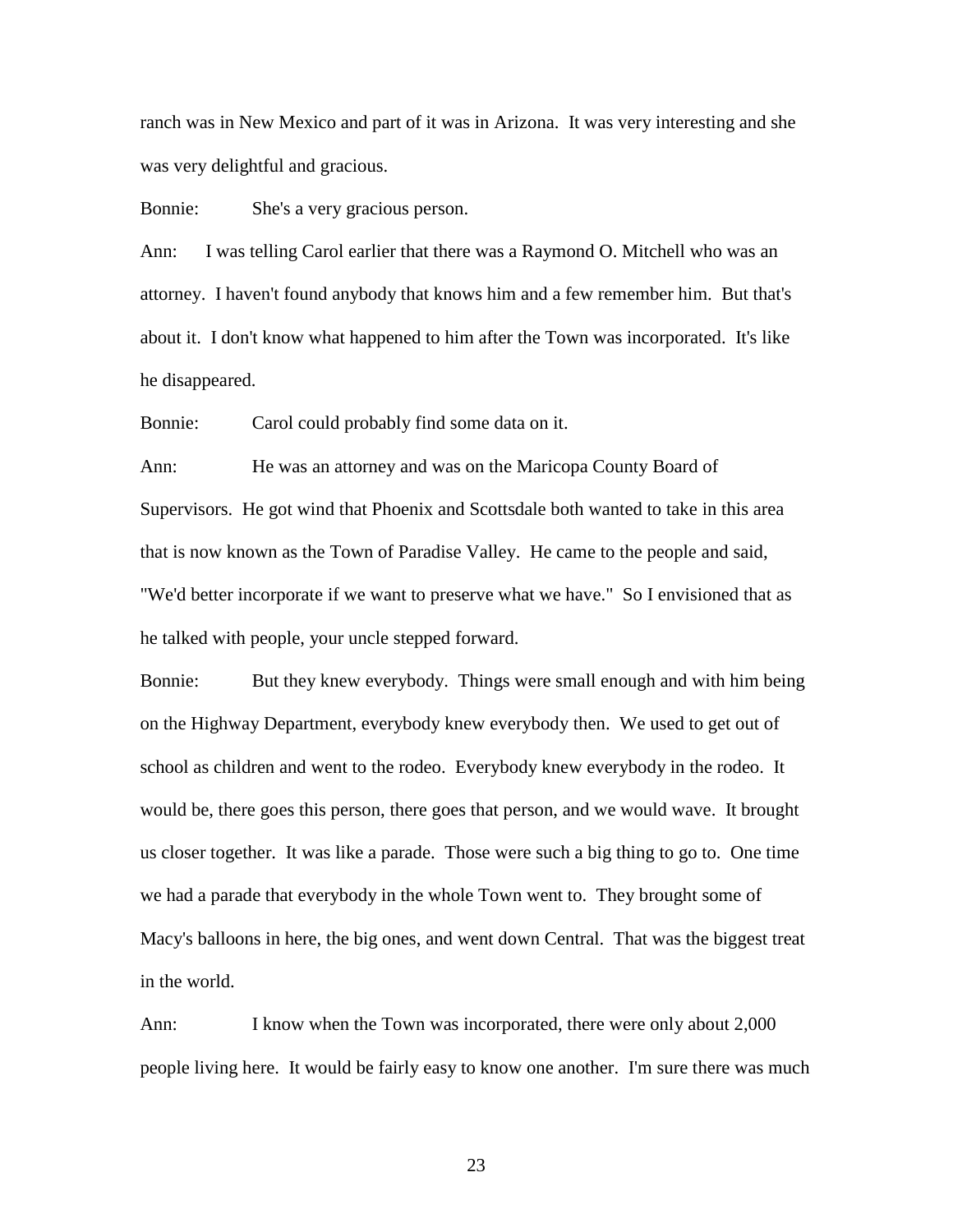more cooperation to help each other out because you were quite a distance from each other and neighboring would seem critical to survival.

Carol: I remember that but it didn't make any difference ?? Everybody was here. I remember when Goldwater's opened at Fashion Square, they said you treat everybody the same because the guy coming in the crummy overalls might own half the Town.

Ann: And in a way that still exists, but it doesn't mean that's the way people treat each other today.

Carol: No, but I remember it. You didn't know who was who and you didn't care. Ann: Like when Gordie Hormel goes into AJ's and people didn't know who he was. What is this poor looking person doing here? He would go incognito.

Bonnie: We were at a time when people would come from the ranches or miners, whatever. So to see somebody like that, you just didn't think that much about it.

Carol: They'd get on the horse and go into Town.

Ann: It sounds like…I suppose there's no place like that to go to now. I'm not sure that even up in New River it is like that now. The Anthem development is rapidly changing that area today.

Carol: I went up there so I could have that freedom feeling, not being fenced in. It took half hour.

Bonnie: It still quite a ways over.

Anne: I have horses and we went.....

Bonnie: If you've grown up here, anything you've ever wanted to do, you had to drive to. So driving is not a question at all. The people that moved here say, "It's too far."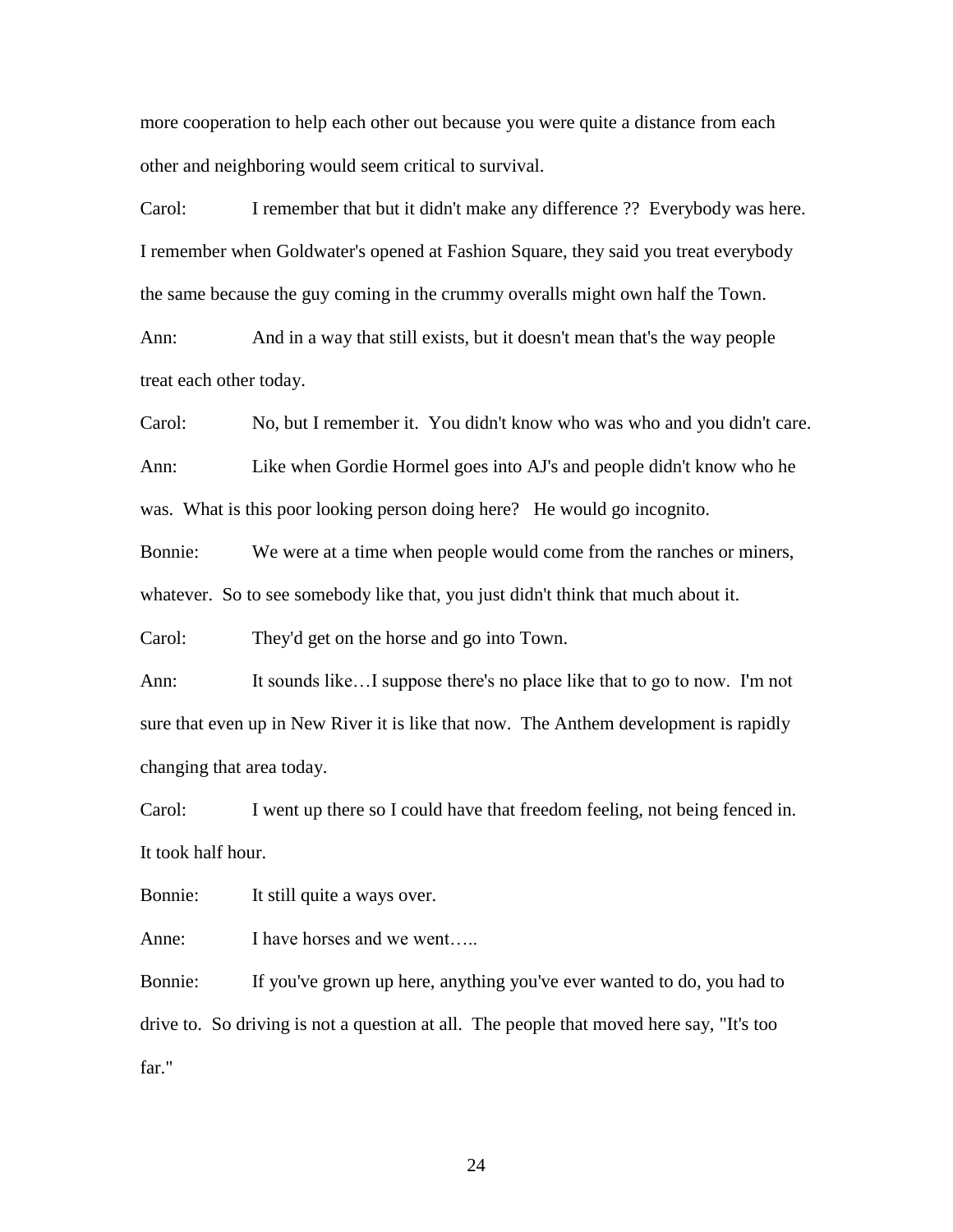Anne: No matter what you had to do. If it was the doctor, or the eye doctor, or the dentist, or what, you had to drive across Town.

Carol: You had to go into Phoenix.

Anne: You had to go into Phoenix.

Carol: There was nothing here.

Bonnie: Everybody had to go downtown until they opened up Park Central, everything was downtown.

Carol: I remember that. It was the big shopping center.

Bonnie: Then Christown. Back to Pat, you knew in his presence that he was a strong person.

Ann: The mind, the body…

Bonnie: I'm like an outsider looking in on this family. But I could see with the kids, growing up with him, we knew he was in charge. You didn't question it.

Carol: You knew who was the boss. What we could do and what we couldn't do.

Bonnie: That might be a Downey trait because I carry it out with my own two kids.

Ann: I'm sure the military helped solidify those traits.

Bonnie: When they moved to Miami/Globe, that was a booming town. It was at its peak, so it's hard to visualize that that was an area of a lot of activity.

Ann: You almost thought at that point it would have grown to be bigger than Phoenix, because it was so prosperous and booming.

Bonnie: Look at the size of the high school and buildings. They are big. There is a story about Pat when he was little. My mother told me. There is 17 years difference, so my mother and dad were married, Pat would …when was he born, Carol?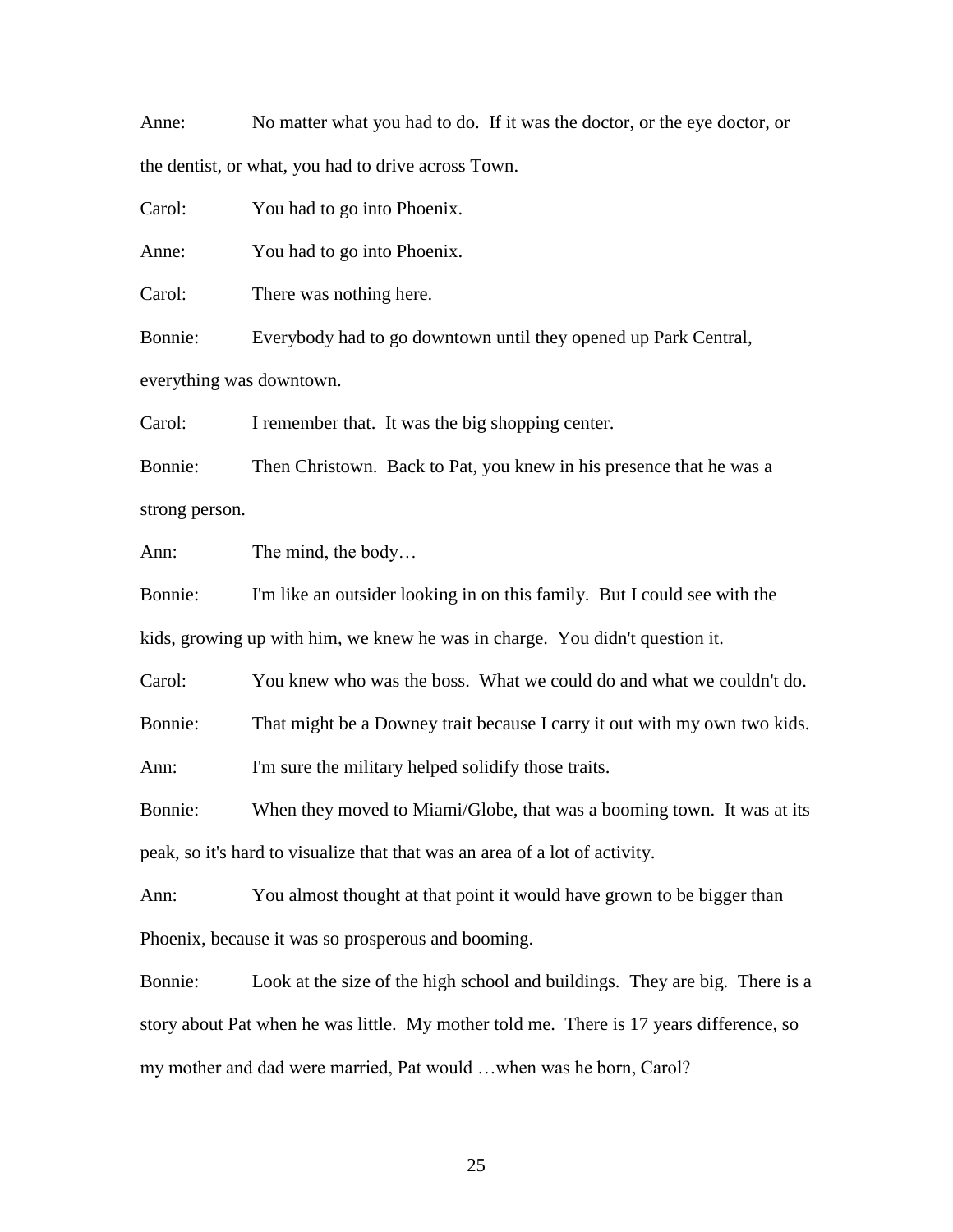Carol: 1915.

Bonnie: My mother and dad were married in 1925, so he was a small boy. She remembers him in a department store and he got away from grandma. He was in some sales cabinets with the glass. Boys will be boys type of thing. His heart and soul was definitely for Arizona. He did try to make this area ?? do something for the community. There's something in the library at Salt River Project.

Carol: It's the Historical Society and he went over to sign a treaty. It's mostly about when he was at First National Bank and how he worked in helping the ??? into the area. Apparently, he was influential in getting Motorola to come into the Valley.

Bonnie: There was no place to go. If you get over there and listen to those tapes, it would probably give you a better view of what this means.

Ann: The Salt River Library, is that at Curry and 68th?

Bonnie: I think you would have to call them.

Carol: No, it's the Historical Society.

Ann: In downtown Phoenix.

Bonnie: It's over there now, wasn't it the Salt River Library?

Carol: They turned their records over to the Historical Society.

Ann: Are there any other anecdotes you want to recall about living here in the Paradise Valley area?

Bonnie: Carol would have stories about the high school days and Kiva. Were you there when they built Kiva?

Carol: No, it was already built.

Ann: How big was the high school at that time?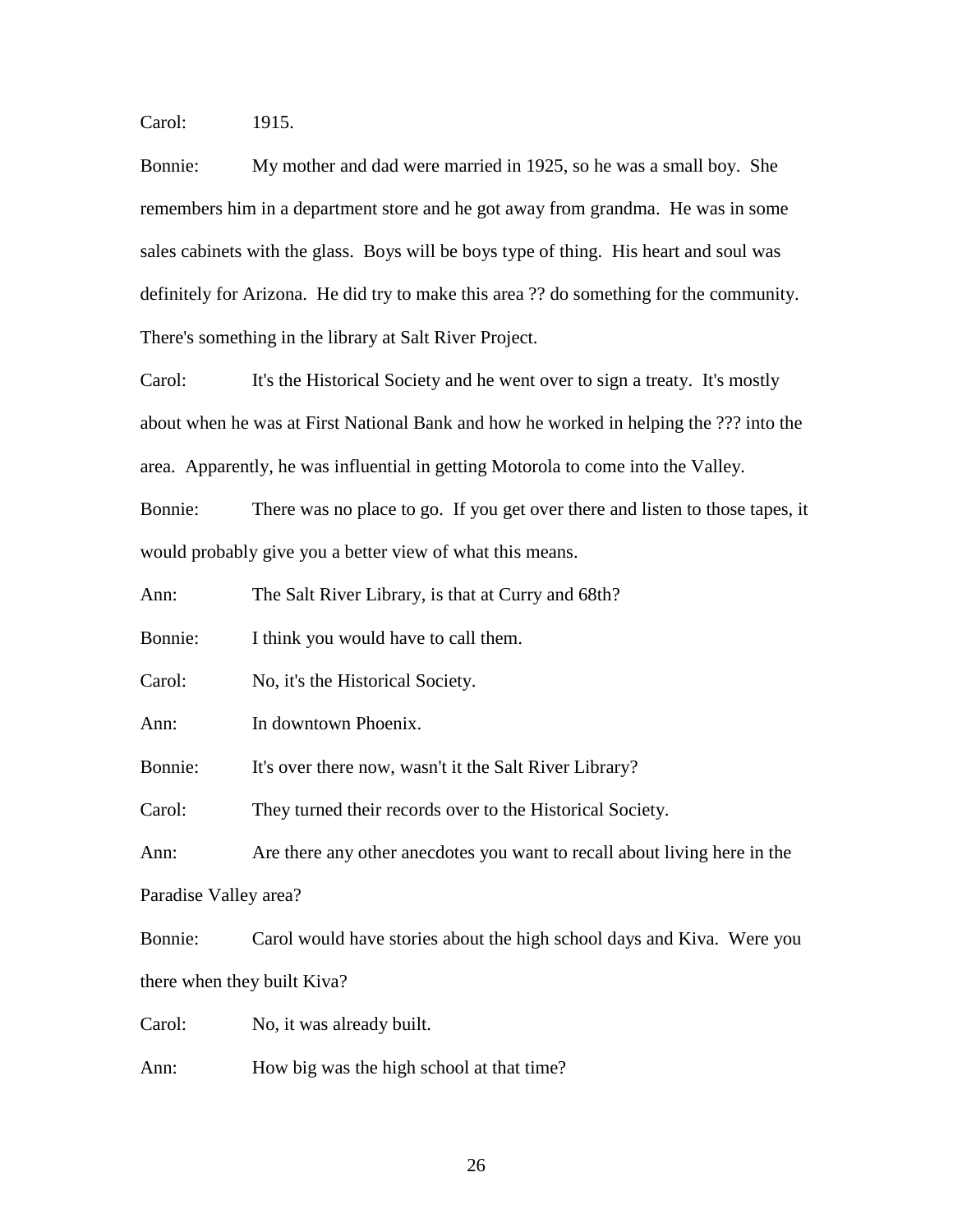Carol: I believe it was just two of each grade.

Bonnie: At Kiva.

Carol: It was the only one. You had the new campus and the old campus. It was pretty big. You had to go back and forth. One year the library roof caved in. The library was closed for the whole year. There was a flood and the roof caved in. One year we had to go in two sessions. I was in the group that went from 7 to noon. Arcadia had just been built, but they didn't take enough from Scottsdale. I don't think McClintock had been built.

Bonnie: It encompassed a big area.

Ann: Thank you ladies.

Bonnie: I do this as a hobby for about 20 years. I'm trying to get things now. In fact, my brother and I are working on my ?? My history is a little different. I had a father who we called the gypsy of the family. I probably went to 18 different schools in the State of Arizona by the time I finished high school. I don't know if I know anything or not. I have that to do. When I look back, I don't regret one bit because I got to know Arizona. Arizona is the best state there is. But we do live during 122 degrees.

Ann: I want to thank you so very much, both you ladies, for coming all the way over here to Paradise Valley for the interview and your memories.

Bonnie: You should have photographs.

Carol: Well, I have photographs and we can't find them. But we did find the scrapbook which I'll give them.

Ann: I think what we would do is not put it in a book, but we would preserve it as part of the history and keep it.